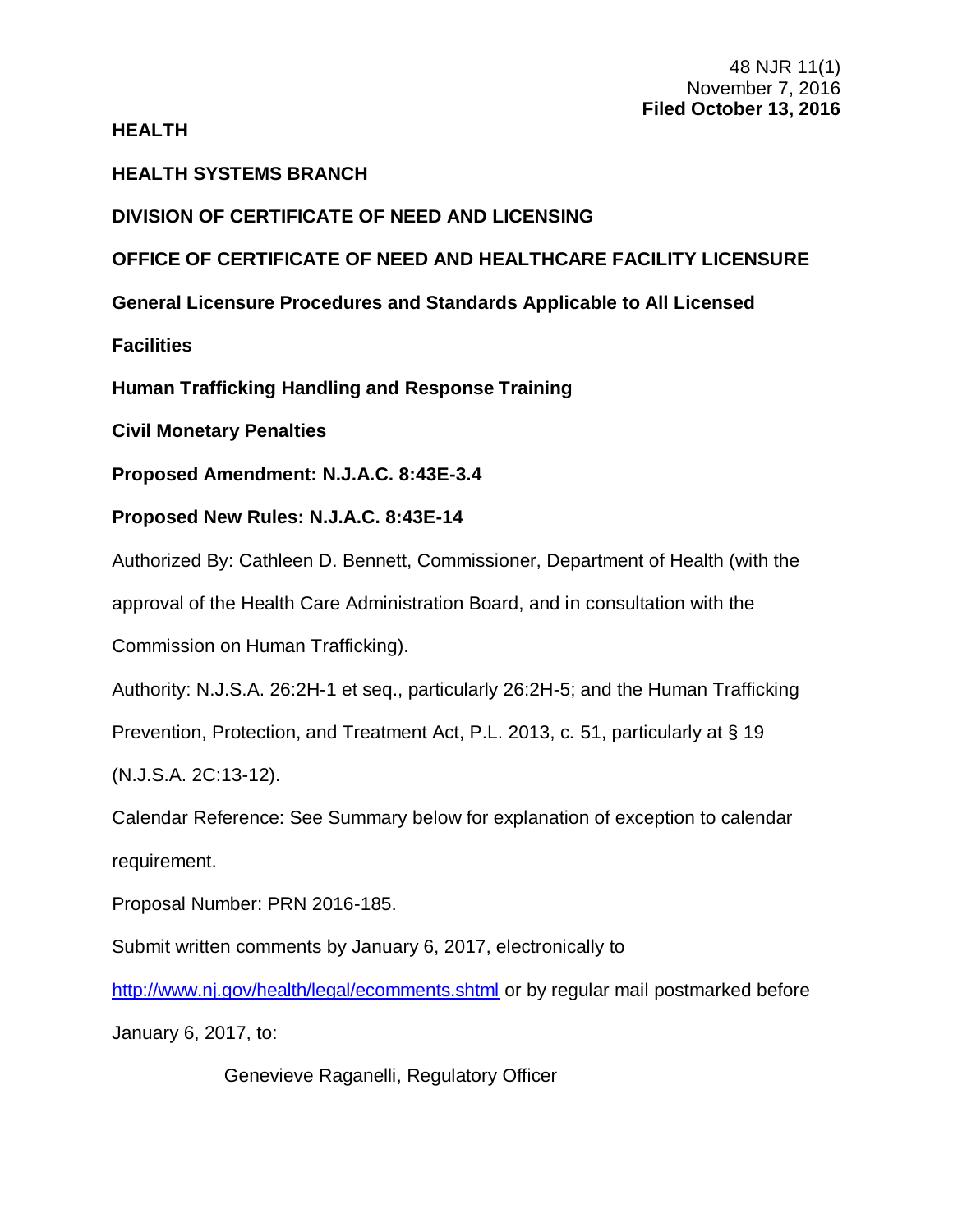Deputy Administrative Practice Officer Office of Legal and Regulatory Compliance Office of the Commissioner New Jersey Department of Health PO Box 360 Trenton, NJ 08625-0360

The agency proposal follows:

### **Summary**

On May 6, 2013, Governor Christie approved the Human Trafficking Prevention, Protection, and Treatment Act, P.L. 2013, c. 51 (Act), which created the New Jersey Commission on Human Trafficking (Commission) at § 1 (N.J.S.A. 52:17B-237), in the Division of Criminal Justice in the Department of Law and Public Safety. The Act at § 19 (N.J.S.A. 2C:13-12), directs the Department of Health (Department) to either develop, or approve for use, a "one-time training course on the handling and response procedures of suspected human trafficking activities for employees of every licensed health care facility." N.J.S.A. 2C:13-12.c(1). The Act requires the Department to establish standards identifying the health care facility (facility) employees who "are required, as a condition of their employment," to receive the training. *Id.* The Act makes facility compliance with employee training a condition of facility license issuance, maintenance, and renewal. *Id.*

The Act obliges the Department to ensure that the existing employees of licensed facilities receive the training within one year of the Act's enactment and that new facility employees receive the training within six months of commencement of employment. *Id.*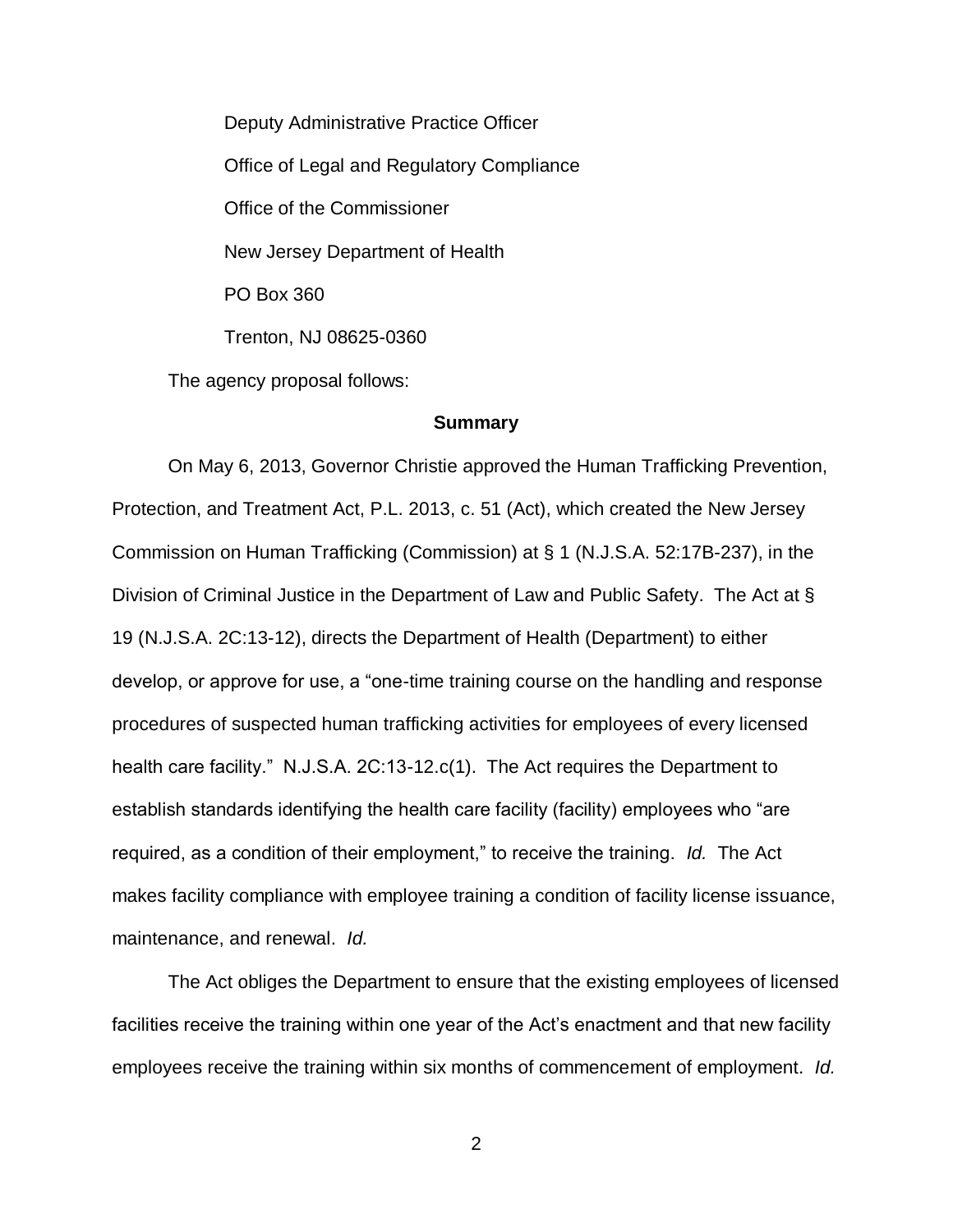at c(2). The Act obliges the Department to make available all training materials. *Id.* at  $c(3)$ .

To implement these mandates, the Department is proposing, within the General Licensure Procedures and Standards Applicable to All Licensed Facilities, new rules at N.J.A.C. 8:43E-14, establishing standards for facility employee training in human trafficking handling and response procedures, and an amendment at N.J.A.C. 8:43E-3.4, establishing civil monetary penalties for violations of the proposed new rules.

As the Department is providing a 60-day comment period for this notice of proposal, pursuant to N.J.A.C. 1:30-3.3(a)5, the notice is excepted from the rulemaking calendar requirement.

Proposed new N.J.A.C. 8:43E-14.1 would establish the purpose of the subchapter, which is to implement §19 of the Act.

Proposed new N.J.A.C. 8:43E-14.2 would identify the facility workers who are to receive training. Proposed new N.J.A.C. 8:43E-14.2(a) would require facilities to ensure that workers who have direct contact and/or interaction with facility patients and/or visitors of facility patients receive the training specified at proposed new N.J.A.C. 8:43E-14.3, regardless of whether or not the contact or interaction is clinical or non-clinical in nature. Proposed new N.J.A.C. 8:43E-14.2(b) would indicate that health care professionals who hold State professional credentials are included among those who are to receive training, regardless of their compensation, contractual, or privileging relationships with the facilities at which they provide services, if the professionals have the requisite contact and/or interaction described in proposed new N.J.A.C. 8:43E-14.2(a). Proposed new N.J.A.C. 8:43E-14.2(b)1i through vi would provide a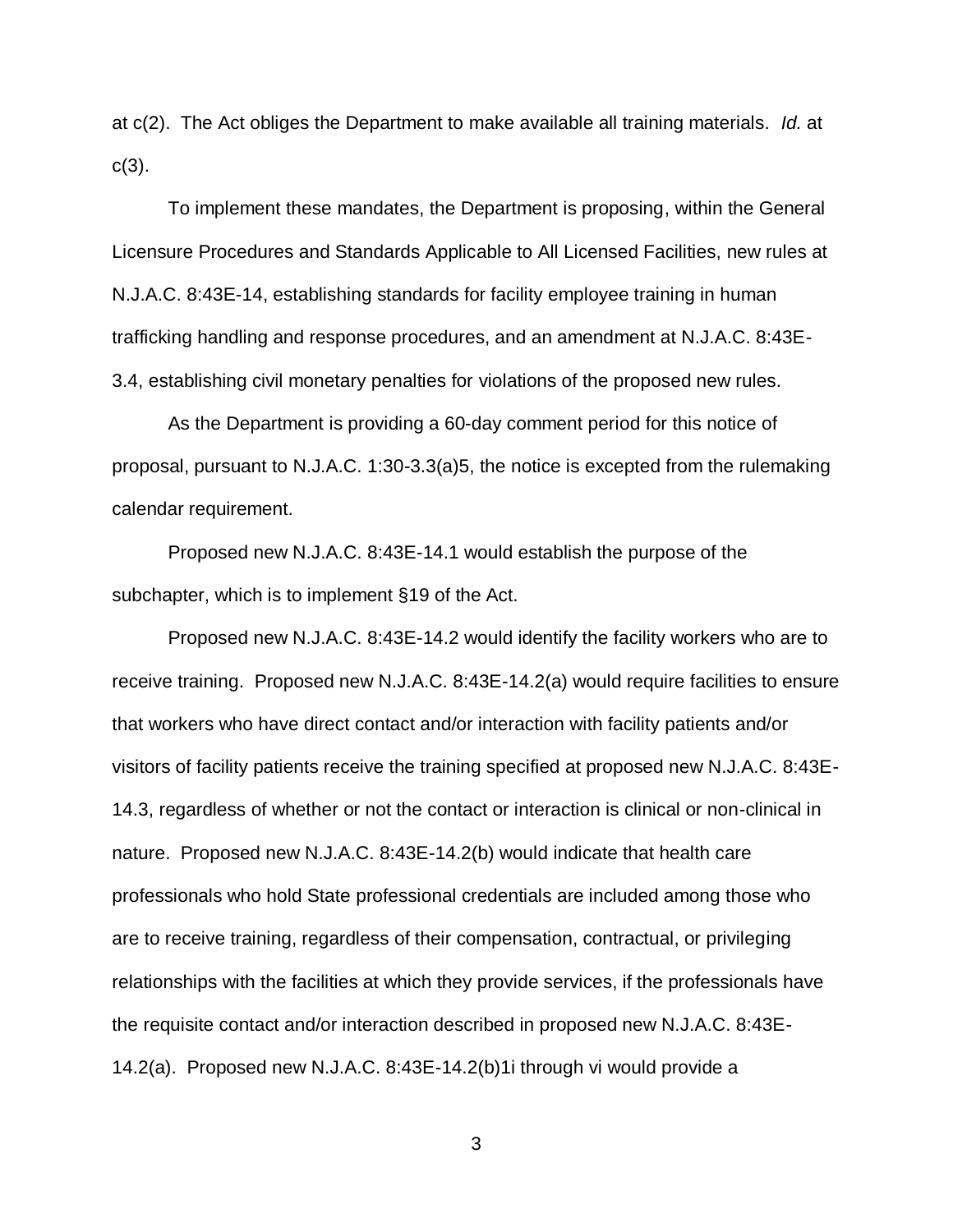nonexclusive list of the types of health care professionals that hold State credentials who require training if they have the requisite contact and/or interaction.

Proposed new N.J.A.C. 8:43E-14.3 would establish the required training. Proposed new N.J.A.C. 8:43E-14.3(a) would establish the dates by which existing and future facility workers are to receive required training. Proposed new N.J.A.C. 8:43E-14.3(b) would identify the required training and the means of access.

The Department, in consultation with the Commission and with the approval of the Health Care Administration Board, has determined to approve for use, in accordance with N.J.S.A. 2C:13-12.c(1), an online, web-based training offered by the National Human Trafficking Resource Center (NHTRC) called "Modern Day Slavery in America: Recognizing and Responding to Human Trafficking in a Healthcare Context" (February 2016), which is incorporated into the section by reference, as amended and supplemented.

The NHTRC website describes the NHTRC as "a national anti-trafficking hotline and resource center serving victims and survivors of human trafficking and the antitrafficking community in the United States" that has been operated since 2007 "by Polaris, a non-profit, non-governmental organization. The NHTRC is not a law enforcement or immigration agency. Funding is provided by the Department of Health and Human Services (HHS) and other private donors and supporters." [https://traffickingresourcecenter.org.](https://traffickingresourcecenter.org/) The stated mission of the NHTRC is to "provide trafficking victims and survivors with access to critical support and services to get help and stay safe, and to equip the anti-trafficking community with tools to effectively

4

combat human trafficking. The NHTRC offers confidential round-the-clock access to a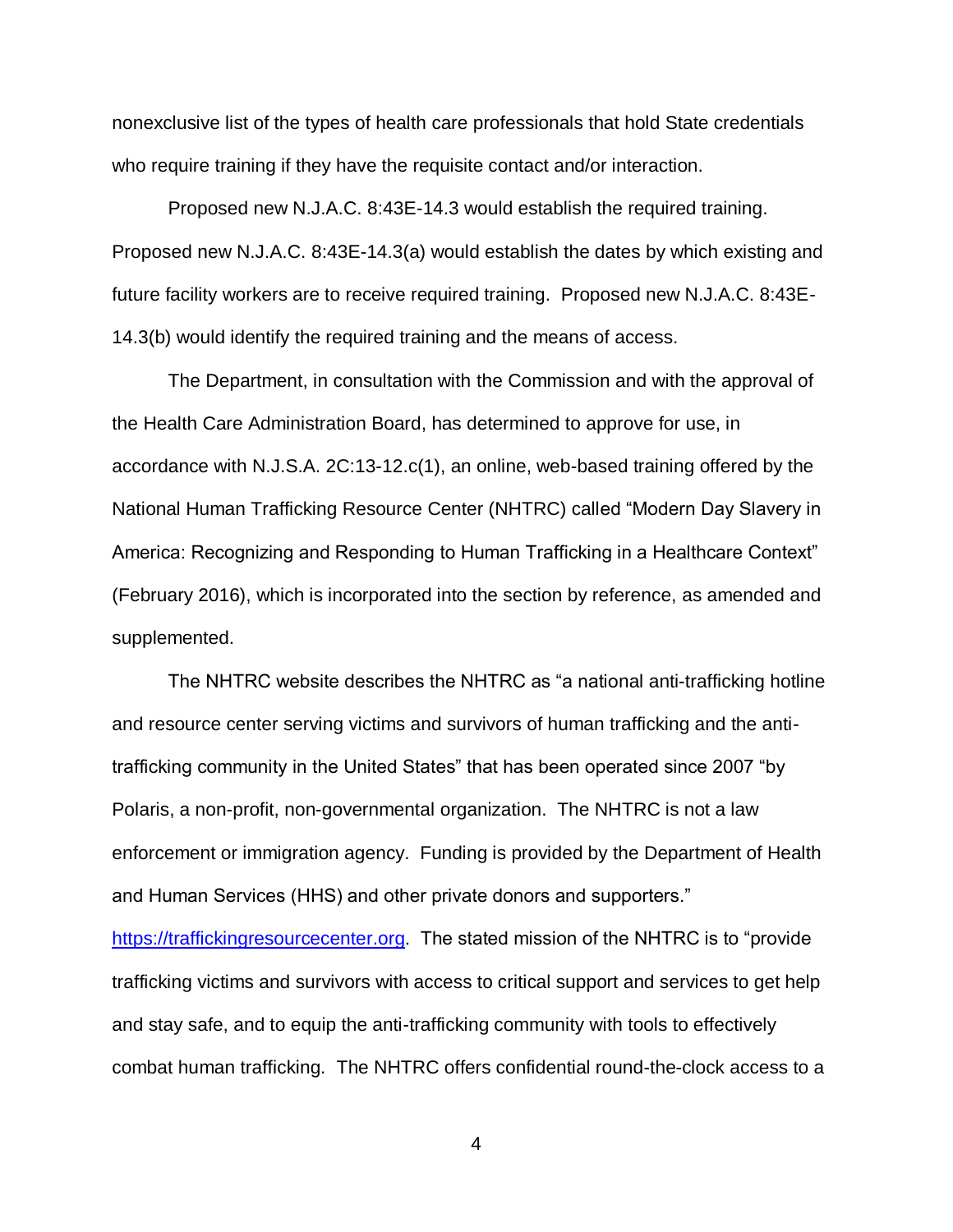safe space to report tips, seek services, and ask for help. The NHTRC also provides innovative trainings, technical assistance, and capacity building support. The NHTRC serves all victims and survivors of sex and labor trafficking." *Id.* The NHTRC provides services "in over 200 languages." *Id.*

The NHTRC describes "Modern Day Slavery in America: Recognizing and Responding to Human Trafficking in a Healthcare Context" as an "online training for healthcare professionals on how to identify human trafficking victims within a healthcare context." [https://traffickingresourcecenter.org/audience/service-providers.](https://traffickingresourcecenter.org/audience/service-providers) This training is available without charge and requires no special equipment or software other than a computer with speakers and internet access. The running time of the presentation is approximately 30 minutes.

As a more in-depth alternative to the NHTRC training described above that has the advantage of offering healthcare professionals continuing education and continuing medical education credits, the Department, in consultation with the Commission and with the approval of the Health Care Administration Board, has determined to approve for use, in accordance with N.J.S.A. 2C:13-12.c(1), the training known as "Stop. Observe. Ask. Respond to Human Trafficking (SOAR): A Training for Health Care and Social Service Providers," which educates health care and social services professionals on how to identify, treat, and respond appropriately to potential victims of human trafficking who present in health care or social services settings. See [http://www.acf.hhs.gov/endtrafficking/initiatives/soar.](http://www.acf.hhs.gov/endtrafficking/initiatives/soar) The Administration for Children and Families (ACF) and the Office on Women's Health, both of which are Divisions within the United States Department of Health and Human Services (US DHHS),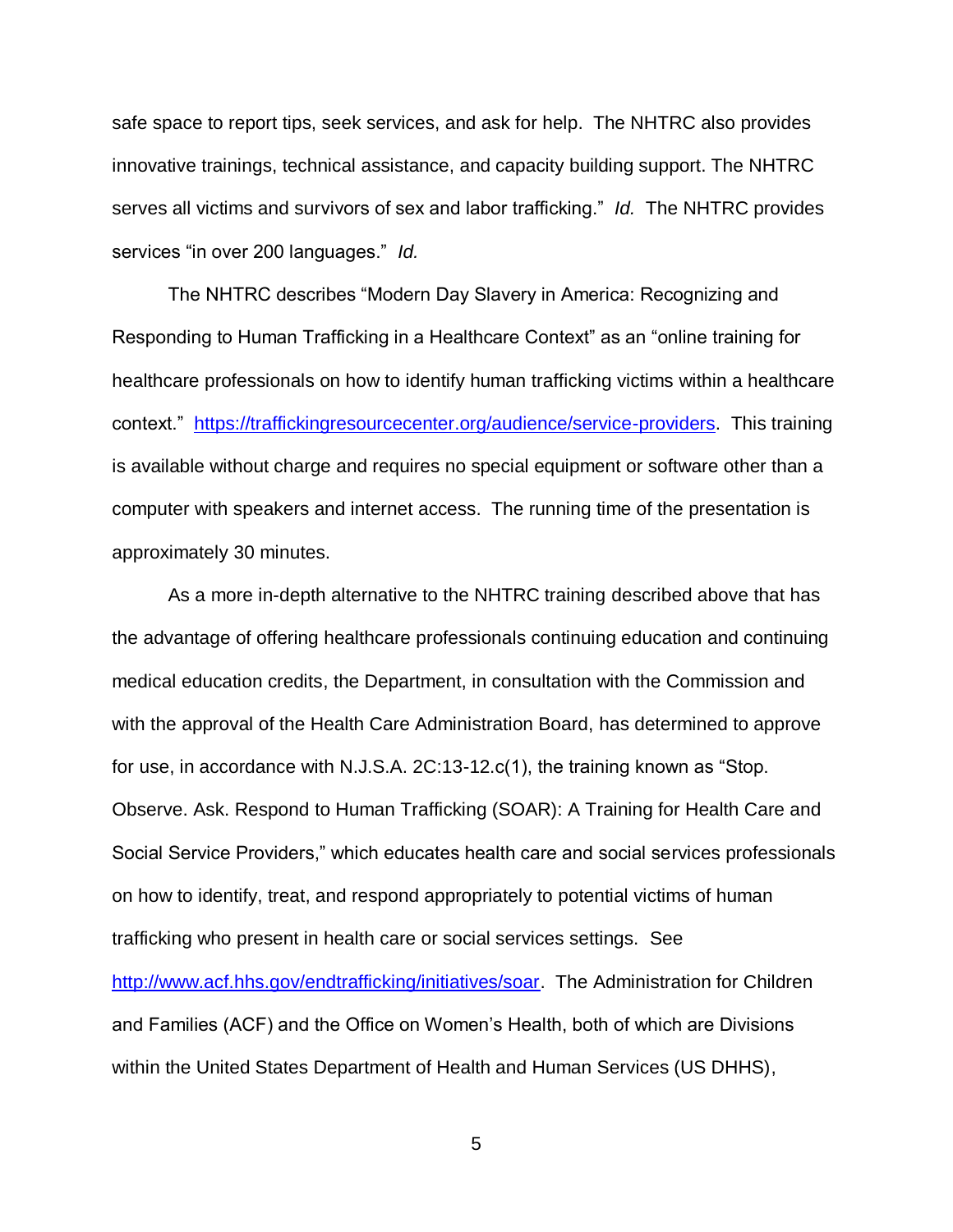originally developed the SOAR training in 2014, in furtherance of the Federal Strategic Action Plan on Services for Victims of Human Trafficking in the United States 2013- 2017, President's Interagency Task Force to Monitor and Combat Trafficking In Persons (January 2014), available at

[http://www.ovc.gov/pubs/FederalHumanTraffickingStrategicPlan.pdf.](http://www.ovc.gov/pubs/FederalHumanTraffickingStrategicPlan.pdf) The SOAR training first became available nationwide in August 2016. The Postgraduate Institute for Medicine and the US DHSS jointly provide the training, as facilitated by subject matter experts from the 2016 SOAR Technical Working Group,

[http://www.acf.hhs.gov/endtrafficking/soar-technical-working-group.](http://www.acf.hhs.gov/endtrafficking/soar-technical-working-group) The SOAR training is offered by means of both a traditional in-person classroom setting and a live presentation in a scheduled online virtual classroom. The Office on Trafficking in Persons of the ACF administers registration for the SOAR training online through its website, without cost. The training is a three-hour course for which continuing education and continuing medical education credits are available through the provider to participants who complete the training.

Proposed new N.J.A.C. 8:43E-14.4 would establish recordkeeping standards. Proposed new N.J.A.C. 8:43E-14.4(a) would identify the training records that facilities are to maintain and make available upon request to the Department. Proposed new N.J.A.C. 8:43E-14.4(b) would require facilities to memorialize workers' receipt of training in their individual facility personnel records.

Proposed new N.J.A.C. 8:43E-14.5 would require facilities to establish policies and procedures addressing the means by which they will identify workers, pursuant to proposed new N.J.A.C. 8:43E-14.2, who are to receive training pursuant to proposed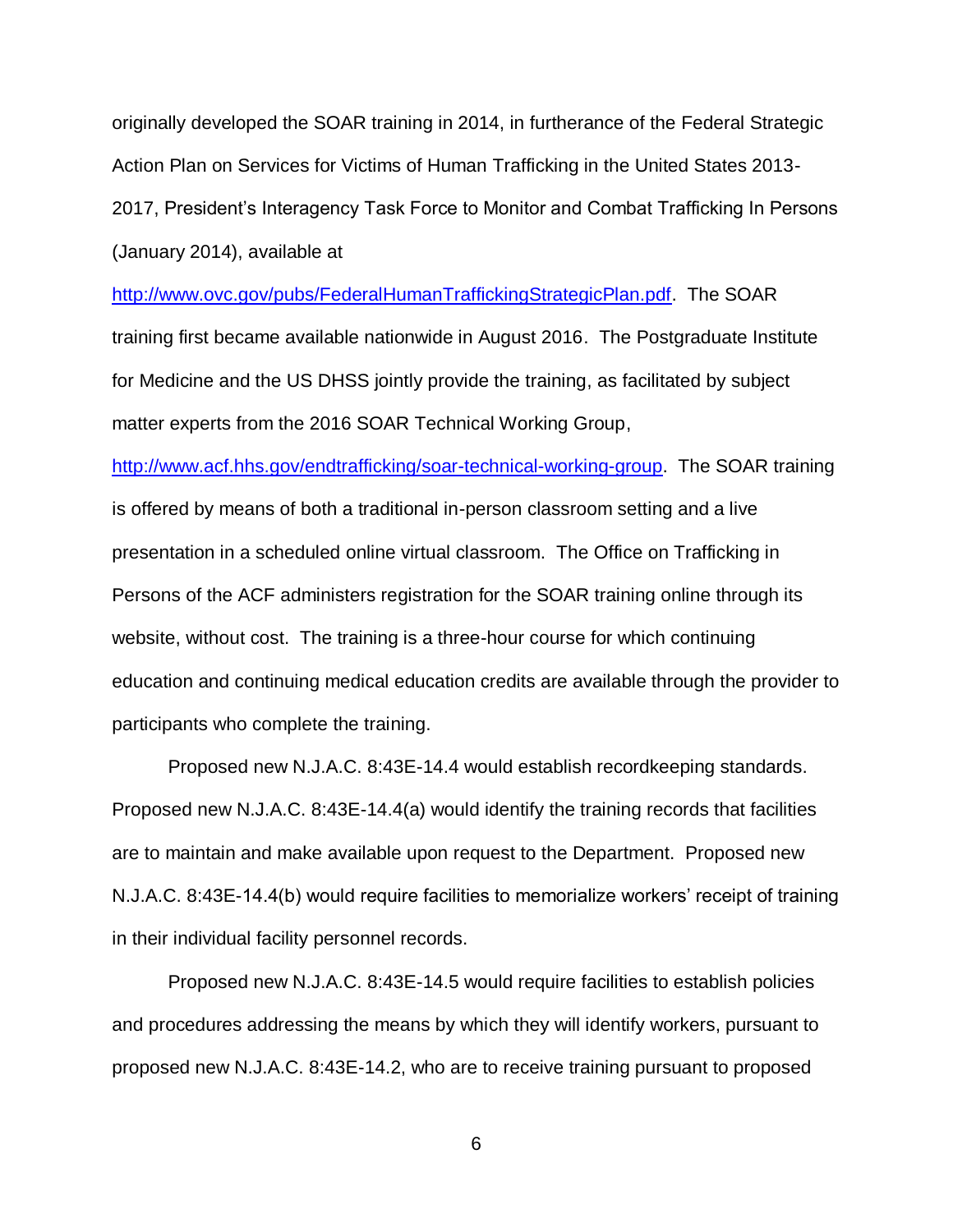new N.J.A.C. 8:43E-14.3, to ensure that personnel receive that training, and, pursuant to N.J.A.C. 8:43E-14.4, to establish and maintain training records.

The Department proposes new N.J.A.C. 8:43E-3.4(a)21, to add civil monetary penalties applicable to health care facilities subject to the chapter for violations thereof, specifically, to establish a civil monetary penalty of \$1,000 for violations of proposed new Subchapter 14, to be assessable for each day noncompliance is found.

## **Social Impact**

The International Labour Organization (ILO) estimated in 2012 that 18.7 million people worldwide are being exploited for forced labor in the private economy by individuals or enterprises, and that, "of these, 4.5 million ... are victims of forced sexual exploitation, and 14.2 million ... are victims of forced labour exploitation, in economic activities such as agriculture, construction, domestic work and manufacturing." ILO, *ILO Global Estimate of Forced Labour: Results and methodology,* 13-14 (Geneva, 2012), available at [http://www.ilo.org/wcmsp5/groups/public/---ed\\_norm/---](http://www.ilo.org/wcmsp5/groups/public/---ed_norm/---declaration/documents/publication/wcms_182004.pdf)

[declaration/documents/publication/wcms\\_182004.pdf.](http://www.ilo.org/wcmsp5/groups/public/---ed_norm/---declaration/documents/publication/wcms_182004.pdf) "Women and girls represent the greater share of total forced labour — [55 percent], as compared to [45 percent], men and boys. [Children] aged 17 years and below represent 26 [percent] of all forced labour victims (or 5.5 million children)." *Id.* The ILO estimates that in developed economies and the European Union, 1.3 million people are being exploited, and of these, 300,000 people are being subjected to forced sexual exploitation and 1 million people to forced labor exploitation. ILO, Profits and Poverty: The economics of forced labour*,* 7-17 (Geneva, 2014) available at [http://www.ilo.org/global/topics/forced](http://www.ilo.org/global/topics/forced-labour/publications/profits-of-forced-labour-2014/lang--en/index.htm)[labour/publications/profits-of-forced-labour-2014/lang--en/index.htm.](http://www.ilo.org/global/topics/forced-labour/publications/profits-of-forced-labour-2014/lang--en/index.htm)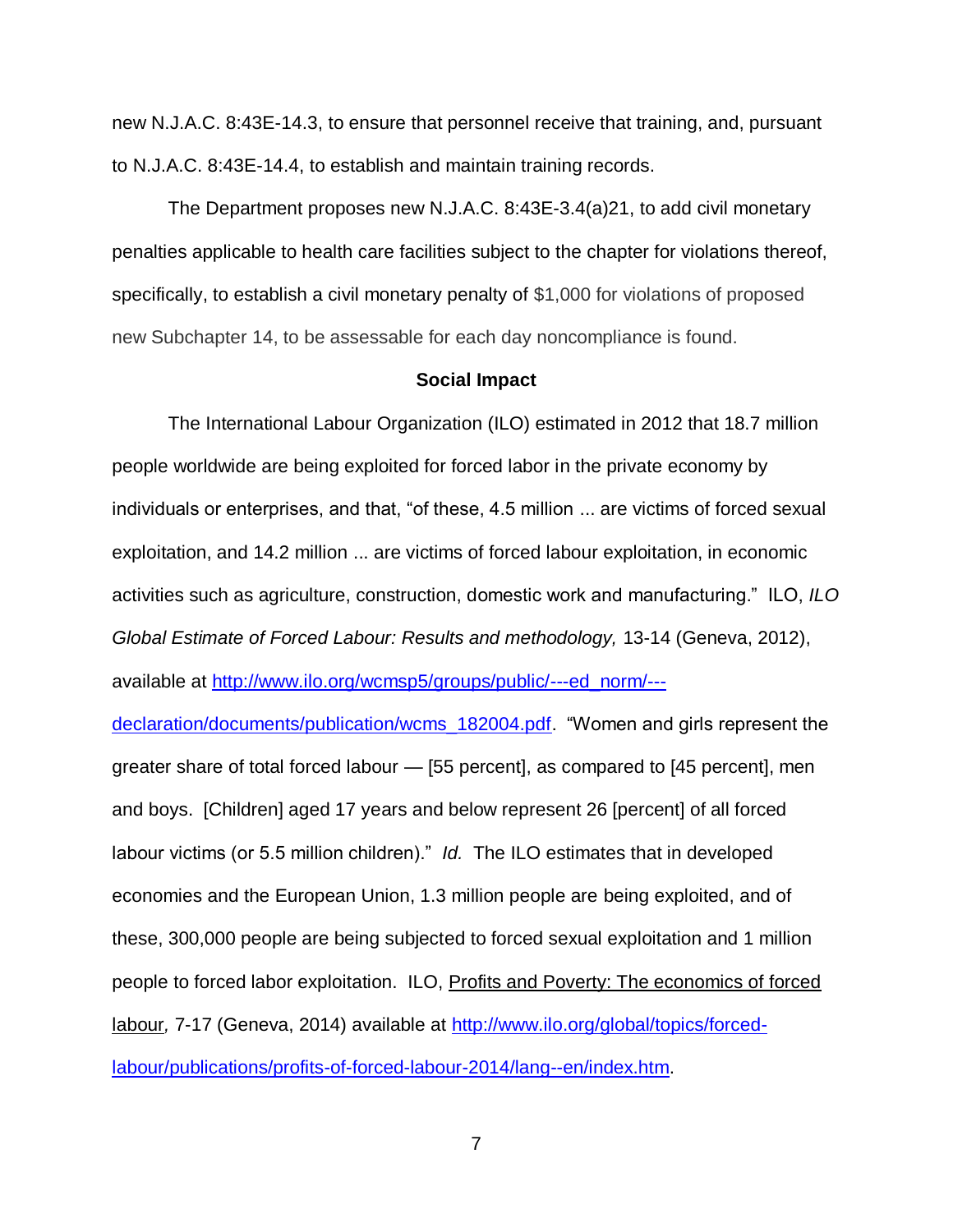New Jersey has been called a "hub for human trafficking," because of its accessibility to Interstate 95, its central location between the northern portion of the East Coast and the metropolitan regions of Philadelphia, Baltimore, and Washington, D.C., its proximity to major tourist destinations like Atlantic City and New York City, and because it is a major national and international transportation and shipping corridor. Jeannie O'Sullivan, Human trafficking: New Jersey is a hub, BURLINGTON COUNTY TIMES (September 28, 2014), available at [http://www.burlingtoncountytimes.com/tabs/hidden](http://www.burlingtoncountytimes.com/tabs/hidden-victims/human-trafficking-new-jersey-is-a-hub/article_db104e23-3165-5739-a46b-ee729d466845.html)[victims/human-trafficking-new-jersey-is-a-hub/article\\_db104e23-3165-5739-a46b](http://www.burlingtoncountytimes.com/tabs/hidden-victims/human-trafficking-new-jersey-is-a-hub/article_db104e23-3165-5739-a46b-ee729d466845.html)[ee729d466845.html.](http://www.burlingtoncountytimes.com/tabs/hidden-victims/human-trafficking-new-jersey-is-a-hub/article_db104e23-3165-5739-a46b-ee729d466845.html) New Jersey has the "potential to be one of the country's major entry, transit, and destination states for trafficking." Brochure, New Jersey Human Trafficking Task Force (Task Force), Division of Criminal Justice, New Jersey Department of Law and Public Safety, available at

[http://www.nj.gov/oag/dcj/humantrafficking/downloads/NJ-Human-Trafficking-](http://www.nj.gov/oag/dcj/humantrafficking/downloads/NJ-Human-Trafficking-Brochure.pdf)[Brochure.pdf.](http://www.nj.gov/oag/dcj/humantrafficking/downloads/NJ-Human-Trafficking-Brochure.pdf)

"Human trafficking is a violent crime that requires strong rule of law and extensive social safety nets to establish a foundation to protect victims and bring traffickers to justice. However, human trafficking is also a public health issue that impacts individuals, families, and entire communities across generations." Katherine Chon, Director of the Office on Trafficking in Persons within the Administration of Children and Families of the United States Department of Health and Human Services, The Power of Framing Human Trafficking as a Public Health Issue (January 11, 2016), available at [http://www.acf.hhs.gov/programs/endtrafficking/resource/publichealthlens.](http://www.acf.hhs.gov/programs/endtrafficking/resource/publichealthlens)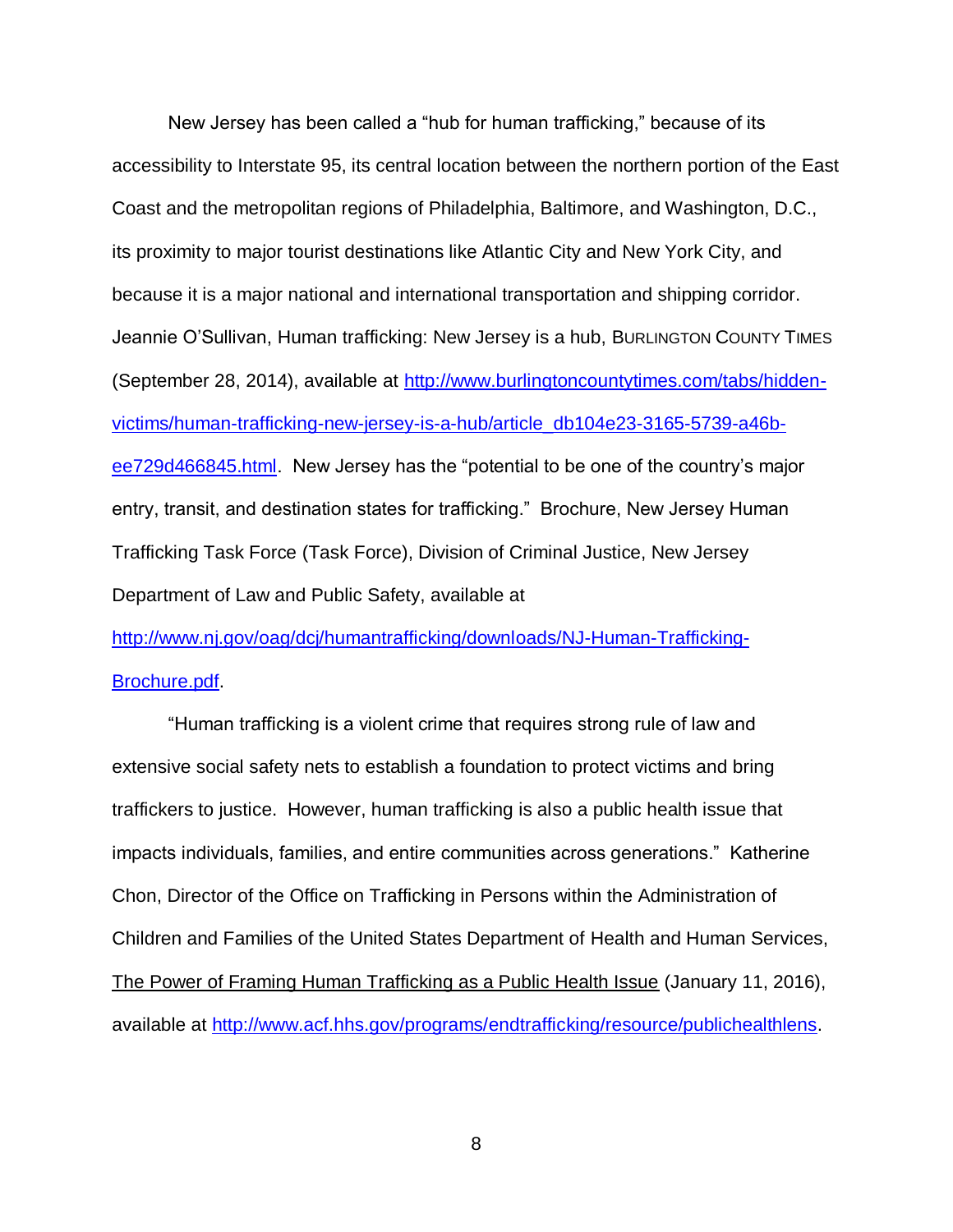One study of the impact of sex trafficking on health, conducted by means of surveys and interviews of 107 female sex trafficking victims and survivors from 12 cities in the United States, found that they "suffered tremendously, virtually without exception" and that the "toll of constant commercial sexual exploitation and physical abuse on the victims led to a range of [symptoms, including physical health symptoms.] Survivors were overwhelmingly traumatized not only physically, but also mentally … Not surprisingly, survivors also reported significant numbers of reproductive health problems while they were being trafficked [including sexually transmitted diseases and infections, other gynecological symptoms, and reproductive health issues.] The prevalence of forced abortions is an especially disturbing trend in sex trafficking … Nearly all of the survivors reported being the victim of at least one form of physical violence…. Almost all reported verbal abuse … and being deprived of … food [and] sleep. [Some] victims were subjected to other forms of degradation, such as … being forcibly recorded for pornographic purposes … Many survivors were dependent on drugs or alcohol while they were trafficked either because the substances were forced on them as a control mechanism by their traffickers or because substance use was a means of coping with the immense abuse they suffered." Laura J. Lederer and Christopher A. Wetzel, The Health Consequences of Sex Trafficking and Their Implications for Identifying Victims in Healthcare Facilities*,* 23 ANNALS HEALTH L. 61, 68-73 (2014), available at [http://www.annalsofhealthlaw.com.](http://www.annalsofhealthlaw.com/) See also Marion Callahan, A Mount Holly teen's 36 hours in the world of sex trafficking*,* BURLINGTON COUNTY TIMES (September 28, 2014), available at [http://www.burlingtoncountytimes.com/tabs/hidden-victims/a-mount-holly](http://www.burlingtoncountytimes.com/tabs/hidden-victims/a-mount-holly-teen-s-hours-in-the-world-of/article_3610f844-14b8-5a33-8bb7-c1c47628a78a.html)[teen-s-hours-in-the-world-of/article\\_3610f844-14b8-5a33-8bb7-c1c47628a78a.html](http://www.burlingtoncountytimes.com/tabs/hidden-victims/a-mount-holly-teen-s-hours-in-the-world-of/article_3610f844-14b8-5a33-8bb7-c1c47628a78a.html)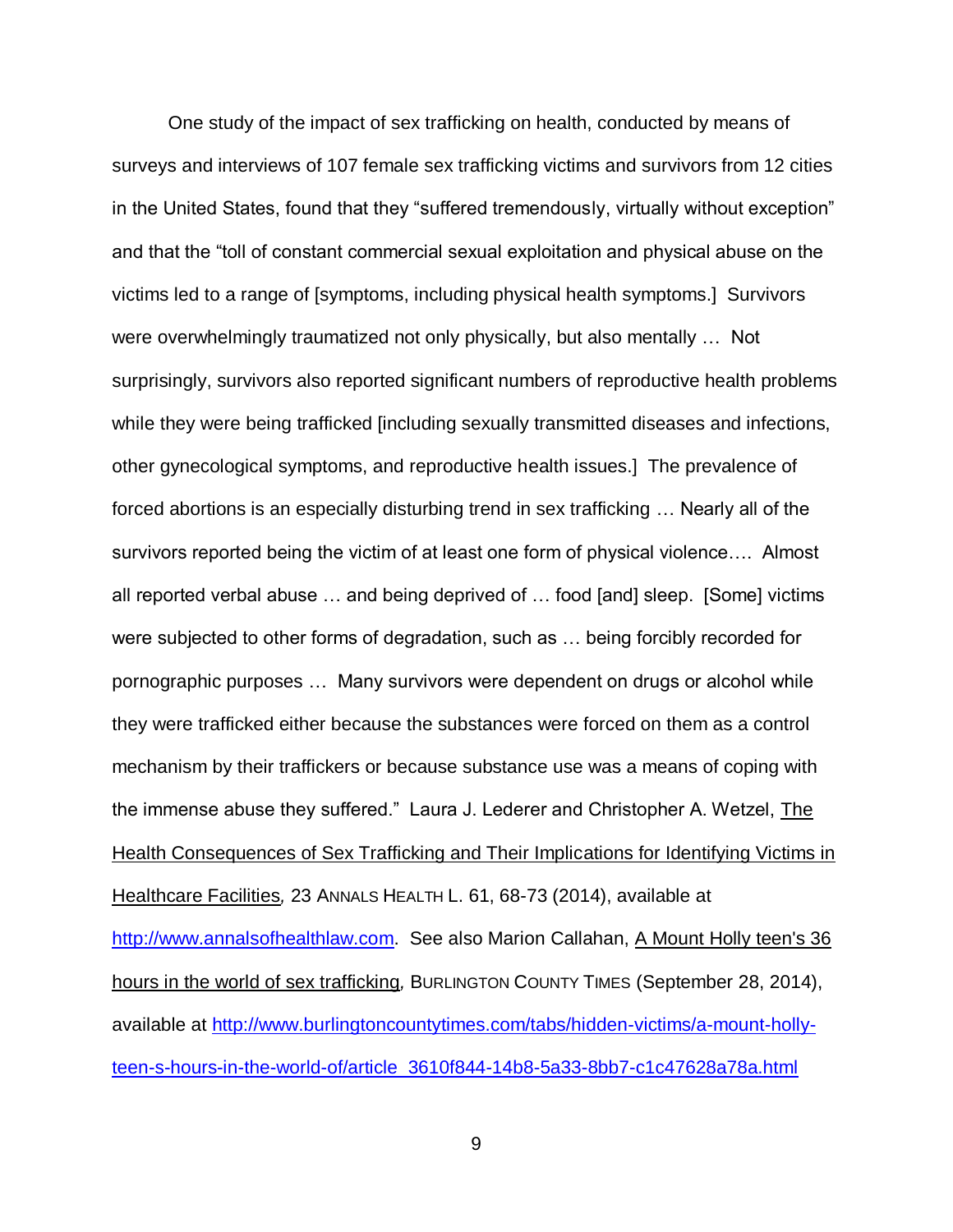(survivor from Mount Holly, New Jersey, describes experience of having been trafficked for sex in Atlantic City, New Jersey, at age 14, and her subsequent suicide attempts, mental trauma, and hospitalizations).

Labor trafficking (that is, forced labor other than sex trafficking) likewise has public health implications. Also referred to as forced labor, involuntary servitude, debt bondage, and modern-day slavery, labor trafficking can be found in many types of domestic and non-domestic situations and industries. Colleen Owens et al., Understanding the Organization, Operation, and Victimization Process of Labor Trafficking in the United States*,* Urban Institute and Northeastern University (October 21, 2014) (Owens), available at

[http://www.urban.org/research/publication/understanding-organization-operation-and](http://www.urban.org/research/publication/understanding-organization-operation-and-victimization-process-labor-trafficking-united-states)[victimization-process-labor-trafficking-united-states.](http://www.urban.org/research/publication/understanding-organization-operation-and-victimization-process-labor-trafficking-united-states) Domestic involuntary servitude can include housework, childcare, and caregiving for ill or elderly persons. *Id.* Labor trafficking in service industries occurs in restaurants, hotels, bars and nightclubs, janitorial companies, and the beauty industry, such as hair and nail salons. *Id.* Labor trafficking occurs in the construction, agriculture, mining, and landscaping industries, and in factory work and textile manufacturing (sweatshops), door-to-door sales, carnival and fair work, and panhandling. *Id.,* and see, for example, Jeannie O'Sullivan, Marion Callahan, and Crissa Shoemaker DeBree, Labor trafficking enslaves the poor, vulnerable, BURLINGTON COUNTY TIMES (September 28, 2014), available at [http://www.burlingtoncountytimes.com/tabs/hidden-victims/labor-trafficking-enslaves](http://www.burlingtoncountytimes.com/tabs/hidden-victims/labor-trafficking-enslaves-the-poor-vulnerable/article_2d569602-62d9-5a1c-b91b-12b0a5ef3bd6.html)[the-poor-vulnerable/article\\_2d569602-62d9-5a1c-b91b-12b0a5ef3bd6.html](http://www.burlingtoncountytimes.com/tabs/hidden-victims/labor-trafficking-enslaves-the-poor-vulnerable/article_2d569602-62d9-5a1c-b91b-12b0a5ef3bd6.html) (describing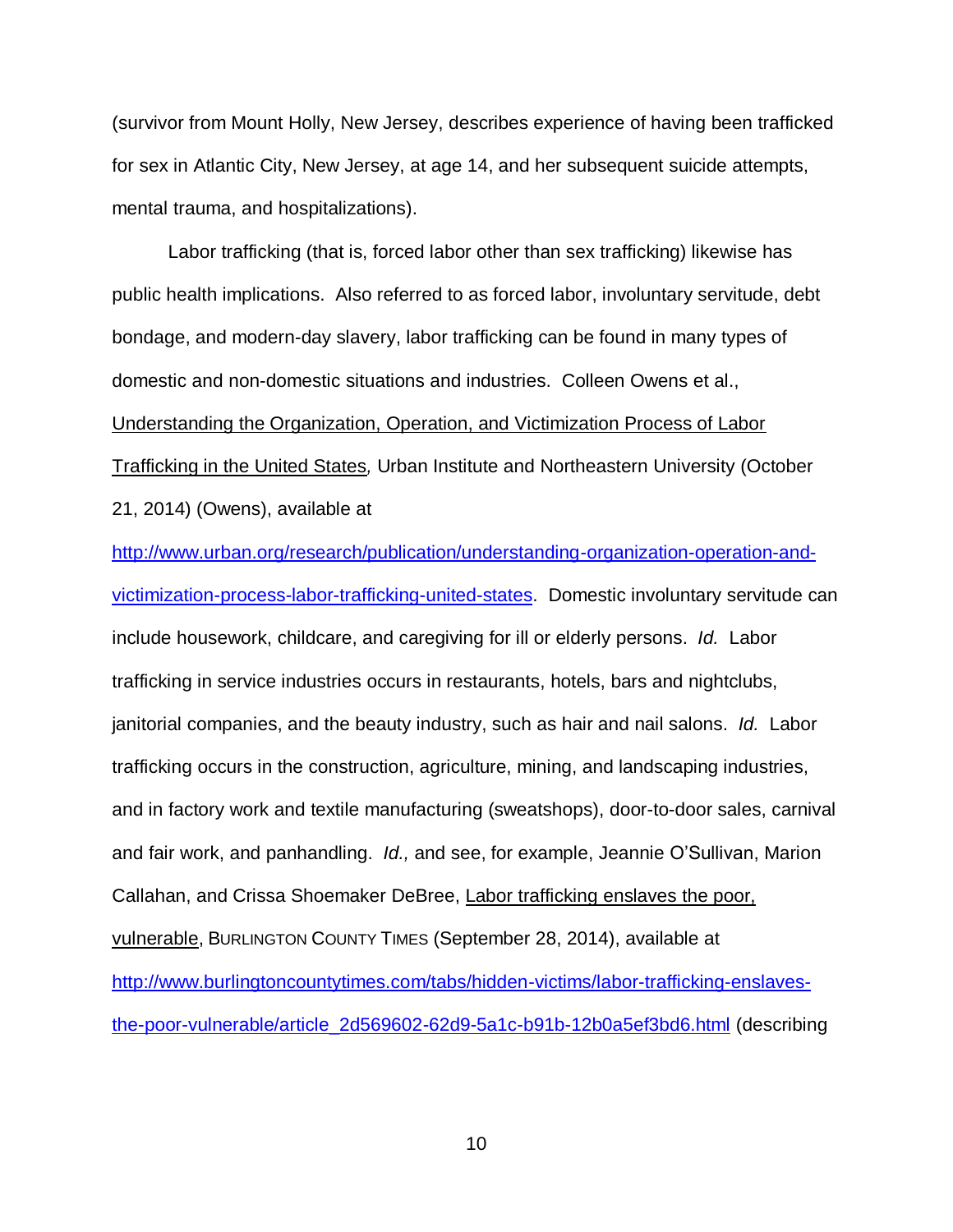prosecuted cases of labor trafficking in New Jersey in hair braiding enterprises and janitorial services).

Victims of labor trafficking, like victims of sex trafficking, suffer negative health impacts. "They may suffer permanent and/or chronic medical conditions requiring intensive and lifelong treatment. For children, these medical conditions can severely affect their physical development. One example of this is children exposed to chemicals harming their respiratory system and hindering proper lung development. In addition, victims of labor trafficking may also have experienced sexual assault during their trafficking experience, putting them at risk for an increased number of associated health and mental health issues." Erin Williamson, M.P.A., M.S.W., Nicole M. Dutch, B.A., and Heather J. Clawson, Ph.D., National Symposium on the Health Needs of Human Trafficking Victims: Post Symposium Brief (2008), Office of the Assistant Secretary for Planning and Evaluation, United States Department of Health and Human Services, Washington, DC, available at [https://aspe.hhs.gov/sites/default/files/pdf/75841/ib.pdf.](https://aspe.hhs.gov/sites/default/files/pdf/75841/ib.pdf) Victims of labor trafficking routinely experience "sexual abuse and rape; … psychological manipulation and coercion; torture; attempted murder; and violence and threats against themselves and their family members." Owens, *supra* (also noting various conditions routinely found among persons who were trafficked for labor, including untreated broken bones, stab wounds, rape, sexual abuse, bed bugs, untreated rashes, severe malnourishment, dental issues, physical and psychological torture of the most severe forms, including brainwashing, and chronic health conditions (such as asthma, diabetes, and heart disease) before the trafficking that were worsened by their lack of access to medical care during the labor trafficking victimization). "As a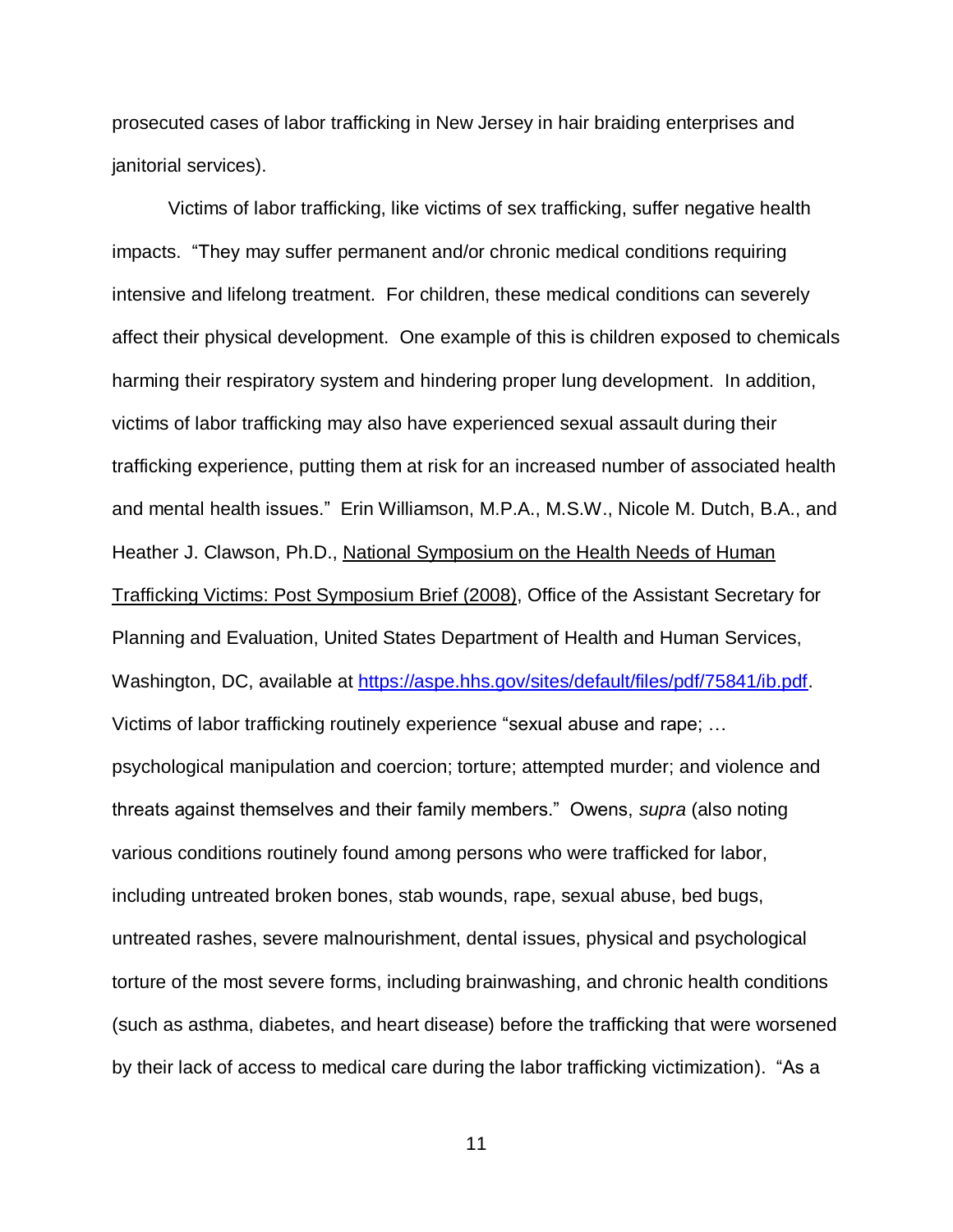result of their victimization, labor trafficking survivors suffered from posttraumatic stress disorder, anxiety, depression, psychosis, suicidal ideation and attempts, and fear and difficulty forming trusting relationships." *Id.*

Not surprisingly, human trafficking can be fatal to its victims. "Migrant workers who leave home communities for economic opportunity are vulnerable to conditions of forced slavery … that impair their health, typically with minimal recourse to medical assistance … Those who are trafficked for labor suffer a terrifying range of physical and mental health problems. [One] group of labor trafficking victims … suffered from malaria, renal failure, gastritis, and malnutrition. Victims of forced labor are routinely beaten and assaulted. Their injuries are rarely treated, so infection is a common risk. They suffer depression and post-traumatic stress disorder, which elevate the risk of suicide. [Another group] who were trafficked on fishing boats … were forced to remain at sea for years, denied pay, and fed only fish and rice. They suffered vitamin deficiencies, and then, starvation. One by one, they began to die. So the traffickers tossed them off the boat, into the sea. Death is the ultimate adverse health impact of trafficking." Ambassador Mark P. Lagon, Director of the Office to Monitor and Combat Trafficking in Persons, Keynote Address at the National Symposium on the Health Needs of Human Trafficking Victims*,* Department of Health and Human Services, Washington, DC (September 22, 2008), available at [http://2001-](http://2001-2009.state.gov/g/tip/rls/rm/2008/110369.htm)

[2009.state.gov/g/tip/rls/rm/2008/110369.htm.](http://2001-2009.state.gov/g/tip/rls/rm/2008/110369.htm)

New Jersey is "committed to combatting the crime of human trafficking." See [http://www.nj.gov/oag/dcj/humantrafficking.](http://www.nj.gov/oag/dcj/humantrafficking) The proposed new rules at N.J.A.C. 8:43E-14 and amendment at N.J.A.C. 8:43E-3.4 would further the Commission's duty,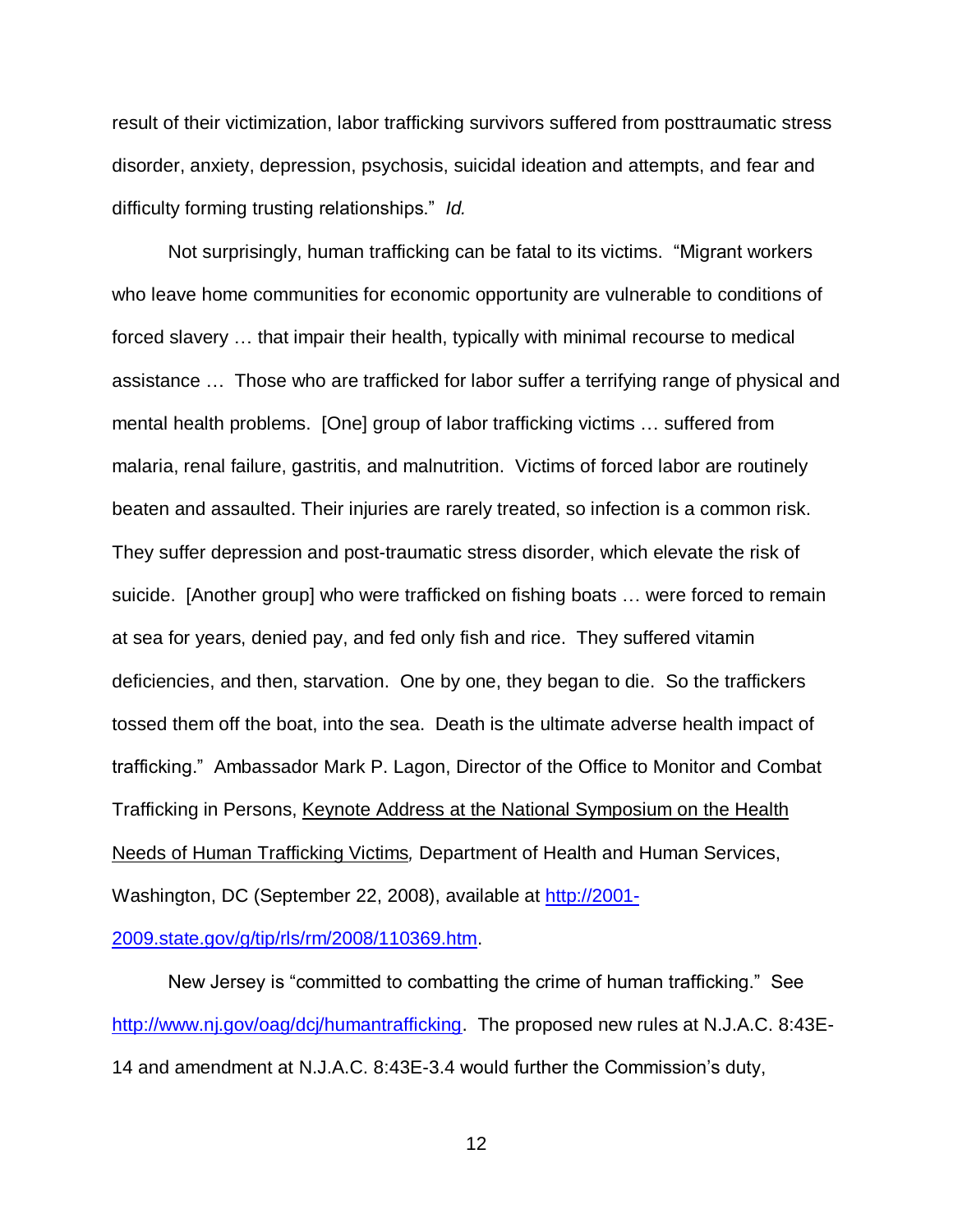pursuant to the Act at § 1 (N.J.S.A. 52:17B-237), to establish "mechanisms to promote public awareness of human trafficking … and … training courses and other educational material for use by" entities subject to the Act at § 19 (N.J.S.A. 2C:13-12), "to undergo training on the handling of and response procedures for suspected human trafficking activities."

Healthcare facility personnel are uniquely positioned to have opportunities for identification, and intervention on behalf, of trafficking victims. "Outside of law enforcement, healthcare settings are among the few places where the lives of human trafficking victims may intersect with the rest of society's, if only for brief periods." Susan Trossman, RN, The costly business of human trafficking*,* AMER. NURSE TODAY, (December 2008), available at [http://www.americannursetoday.com/the-costly](http://www.americannursetoday.com/the-costly-business-of-human-trafficking)[business-of-human-trafficking.](http://www.americannursetoday.com/the-costly-business-of-human-trafficking) One study noted that "human trafficking victims in the US interact with health care personnel, including providers of primary care, sexual and reproductive health care, dental care, and traditional or alternative remedies. Trafficking victims may even be found working within health care facilities. [Certain] patient behaviors and accompanying trafficker behaviors can alert health care professionals to a potential human trafficking case." Susan B. Baldwin, *et al.,* Identification of Human Trafficking Victims in Health Care Settings*,* 13 HEALTH AND HUMAN RIGHTS 36-49, 45 (July 2011) available at

[http://publichealth.lacounty.gov/ha/present/Staff\\_researchpapers/Susie\\_Baldwin\\_Article](http://publichealth.lacounty.gov/ha/present/Staff_researchpapers/Susie_Baldwin_Articles/BaldwinHHR2011.pdf) [s/BaldwinHHR2011.pdf.](http://publichealth.lacounty.gov/ha/present/Staff_researchpapers/Susie_Baldwin_Articles/BaldwinHHR2011.pdf) In a study of 107 sex trafficking survivors, 88 percent had at least one encounter with a health care provider while they were being trafficked, and 63.3 percent were seen in an emergency department. Lederer, *supra,* at 77.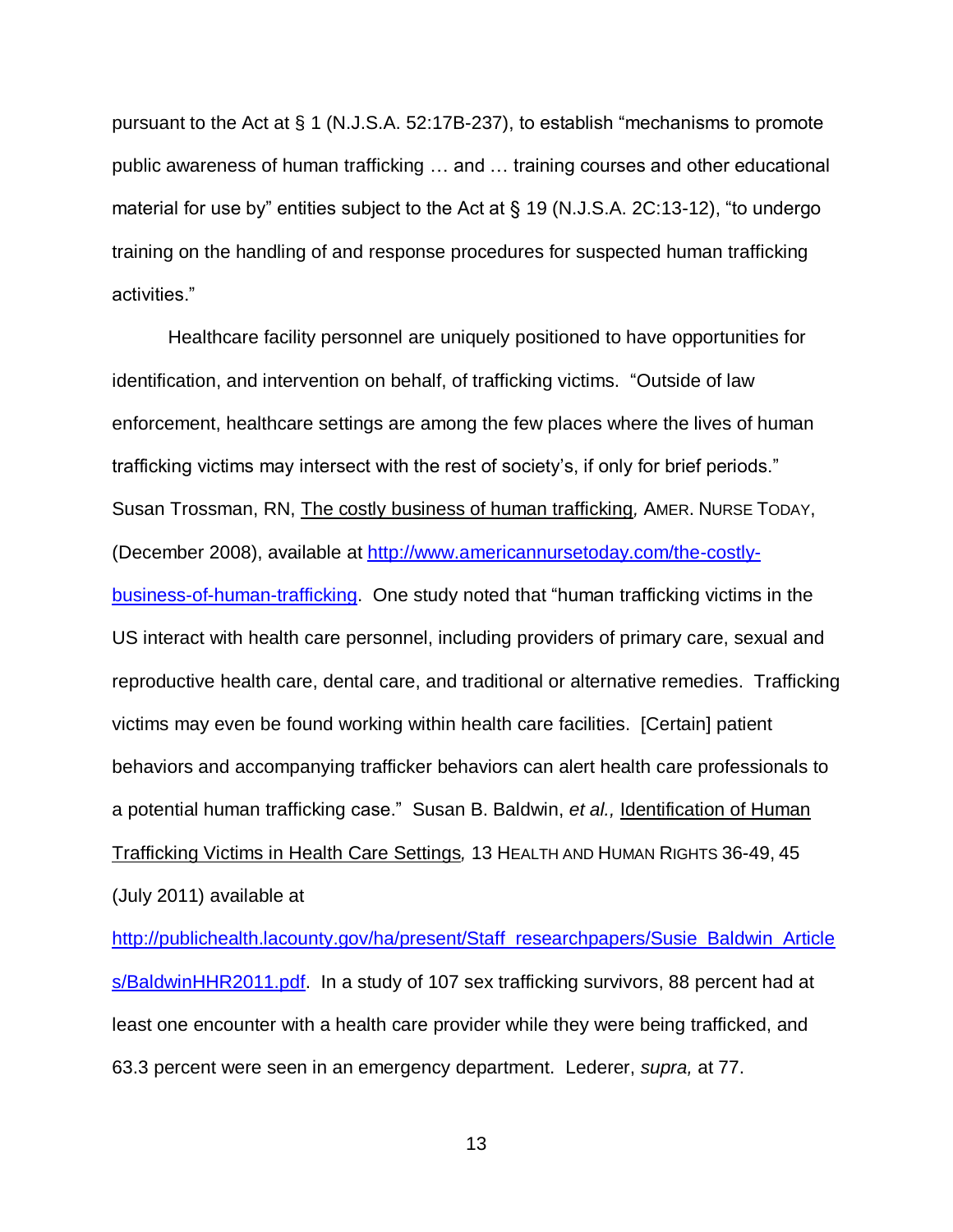However, "studies have demonstrated that medical care providers are woefully unprepared to identify trafficking victims." *Id.* at 78-79. "In this country, nurses and other clinicians who encounter a person who's being trafficked probably won't realize it." Donna Sabella, PhD, RN, The Role of the Nurse in Combating Human Trafficking, 111 AM. J. N[URS](http://www.ncbi.nlm.nih.gov/pubmed/21270581). 28-37, 34 (February 2011). "Capturing these lifesaving opportunities requires proactive measures aimed at educational awareness and training." Emergency Nurses Association, Position Statement: Human Trafficking Patient Awareness in the Emergency Setting (2015), available at

[https://www.ena.org/SiteCollectionDocuments/Position%20Statements/HumanTraffickin](https://www.ena.org/SiteCollectionDocuments/Position%20Statements/HumanTrafficking.pdf) [g.pdf.](https://www.ena.org/SiteCollectionDocuments/Position%20Statements/HumanTrafficking.pdf)

A number of organizations representing healthcare providers have issued statements recognizing human trafficking as a public health issue and acknowledging the importance of building awareness of human trafficking among health care providers. Among these are:

1. The Emergency Nurses Association, see Position Statement, *supra*;

2. The American Medical Association (AMA), see AMA, Physicians Response to Victims of Human Trafficking *[*Policy Number] H-65.966 (2015) available at [https://www.ama-assn.org/ssl3/ecomm/PolicyFinderForm.pl?site=www.ama](https://www.ama-assn.org/ssl3/ecomm/PolicyFinderForm.pl?site=www.ama-assn.org&uri=%2Fresources%2Fhtml%2FPolicyFinder%2Fpolicyfiles%2FHnE%2FH-65.966.HTM)[assn.org&uri=%2Fresources%2Fhtml%2FPolicyFinder%2Fpolicyfiles%2FHnE%2FH-](https://www.ama-assn.org/ssl3/ecomm/PolicyFinderForm.pl?site=www.ama-assn.org&uri=%2Fresources%2Fhtml%2FPolicyFinder%2Fpolicyfiles%2FHnE%2FH-65.966.HTM)[65.966.HTM](https://www.ama-assn.org/ssl3/ecomm/PolicyFinderForm.pl?site=www.ama-assn.org&uri=%2Fresources%2Fhtml%2FPolicyFinder%2Fpolicyfiles%2FHnE%2FH-65.966.HTM) ("Physicians should be aware of the definition of human trafficking and of resources available to help them identify and address the needs of victims. [The] AMA will help encourage the education of physicians about human trafficking and how to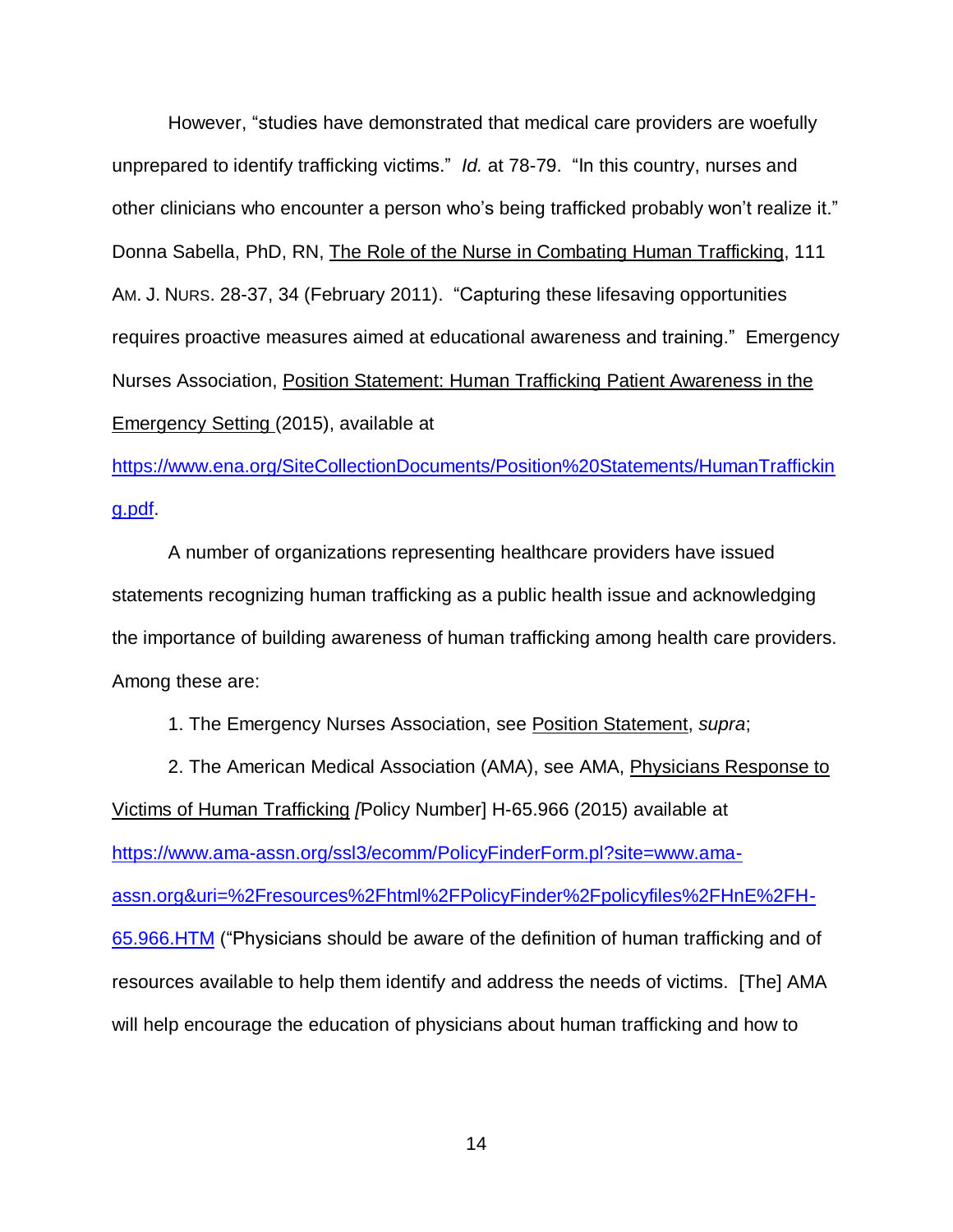report cases of suspected human trafficking to appropriate authorities to provide a conduit to resources to address the victim's medical, legal and social needs");

3. The American Association of Nurse Practitioners (AANP), see Statement of Kenneth P. Miller, PhD, RN, CFNP, FAAN, FAANP [as President of the AANP] to the United States House of Representatives Committee on Energy and Commerce Subcommittee on Health On "Examining H.R. \_\_, the Trafficking Awareness Training for Health Care Act of 2014" (September 11, 2014) ("We know today that practicing [nurse practitioners] are confronted with patients whom they suspect are victims of human trafficking, and we understand that … we must lead and work with other provider groups to develop best practices and procedures that will allow all providers to attain the skills needed to ensure that these victims are identified, treated and assisted.") available at [http://docs.house.gov/meetings/IF/IF14/20140911/102647/HHRG-113-IF14-Wstate-](http://docs.house.gov/meetings/IF/IF14/20140911/102647/HHRG-113-IF14-Wstate-MillerK-20140911.pdf)[MillerK-20140911.pdf;](http://docs.house.gov/meetings/IF/IF14/20140911/102647/HHRG-113-IF14-Wstate-MillerK-20140911.pdf)

4. The American College of Emergency Physicians (ACEP), see ACEP, Memorandum, Action on Resolutions, Action on Resolution 25: Human Trafficking (January 14, 2016) ("RESOLVED, That [the American College of Emergency Physicians] and its chapters work together to coordinate with other agencies and participate with existing initiatives … and to coordinate with EMS agencies, hospitals, and other members of the emergency medicine team to provide education on awareness and resources available to help reduce and eliminate human trafficking") available at [http://www.acep.org/About-Us/Action-on-2014-Resolutions;](http://www.acep.org/About-Us/Action-on-2014-Resolutions)

5. The American College of Obstetricians and Gynecologists (ACOG), see ACOG, Committee Opinion, Number 507, Human Trafficking (September 2011) ("As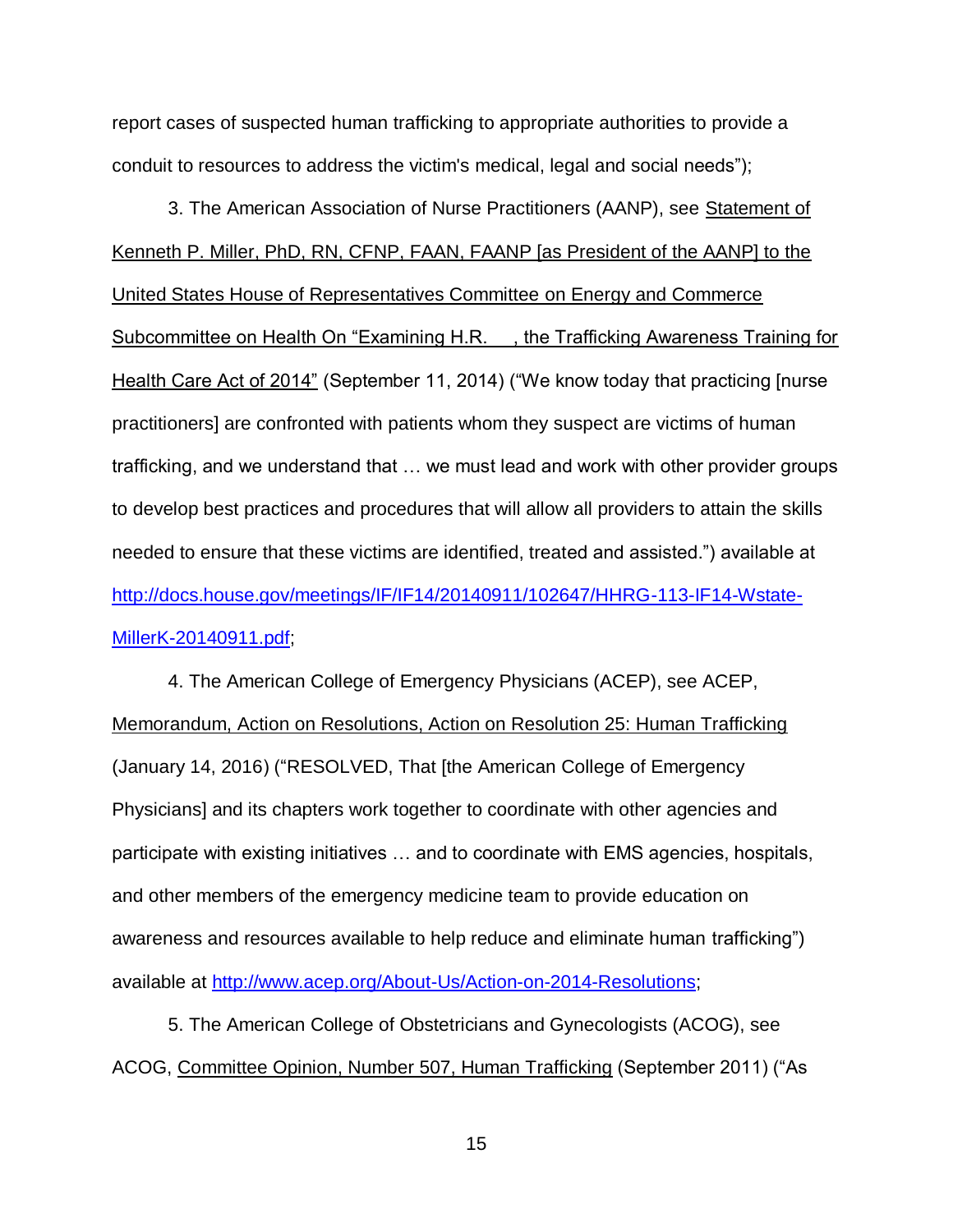health care providers to women and girls, the members of the American College of Obstetricians and Gynecologists should be aware of this problem and strive to recognize and assist their patients who are victims or who have been victims of human trafficking.") available at [http://www.acog.org/Resources-And-Publications/Committee-](http://www.acog.org/Resources-And-Publications/Committee-Opinions/Committee-on-Health-Care-for-Underserved-Women/Human-Trafficking)[Opinions/Committee-on-Health-Care-for-Underserved-Women/Human-Trafficking;](http://www.acog.org/Resources-And-Publications/Committee-Opinions/Committee-on-Health-Care-for-Underserved-Women/Human-Trafficking)

6. The American Medical Women's Association (AMWA), see AMWA, Position Paper on the Sex Trafficking of Women and Girls in the United States (May 2014) ("[Victims] of sex trafficking require access to coordinated medical care and other support services in a safe and confidential environment in order to meet their physical and social needs, start appropriate treatment, and begin the process of reintegration into society. Physicians and other healthcare providers urgently need additional training to effectively identify and treat survivors of sex trafficking. The doctor-patient visit may be the only contact or opportunity to provide compassionate care and offer appropriate services. Further, as advocates, physicians and other healthcare providers can become a very powerful voice aligned with others in the community calling for the end to this most pressing and egregious of human rights violations.") available at [https://www.amwa-doc.org/wp-content/uploads/2013/12/AMWA-Position-Paper-on-](https://www.amwa-doc.org/wp-content/uploads/2013/12/AMWA-Position-Paper-on-Human-Sex-Trafficking_May-20141.pdf)

[Human-Sex-Trafficking\\_May-20141.pdf;](https://www.amwa-doc.org/wp-content/uploads/2013/12/AMWA-Position-Paper-on-Human-Sex-Trafficking_May-20141.pdf)

7. The American Nurses Association (ANA), see ANA, Revised Position Statement: The Nurse's Role in Ethics and Human Rights: Protecting and Promoting Individual Worth, Dignity, and Human Rights in Practice Settings (June 14, 2010) ("Nurses can and should engage in open discussion and public debate to seek resolution in situations where violations of human rights are evident. Human trafficking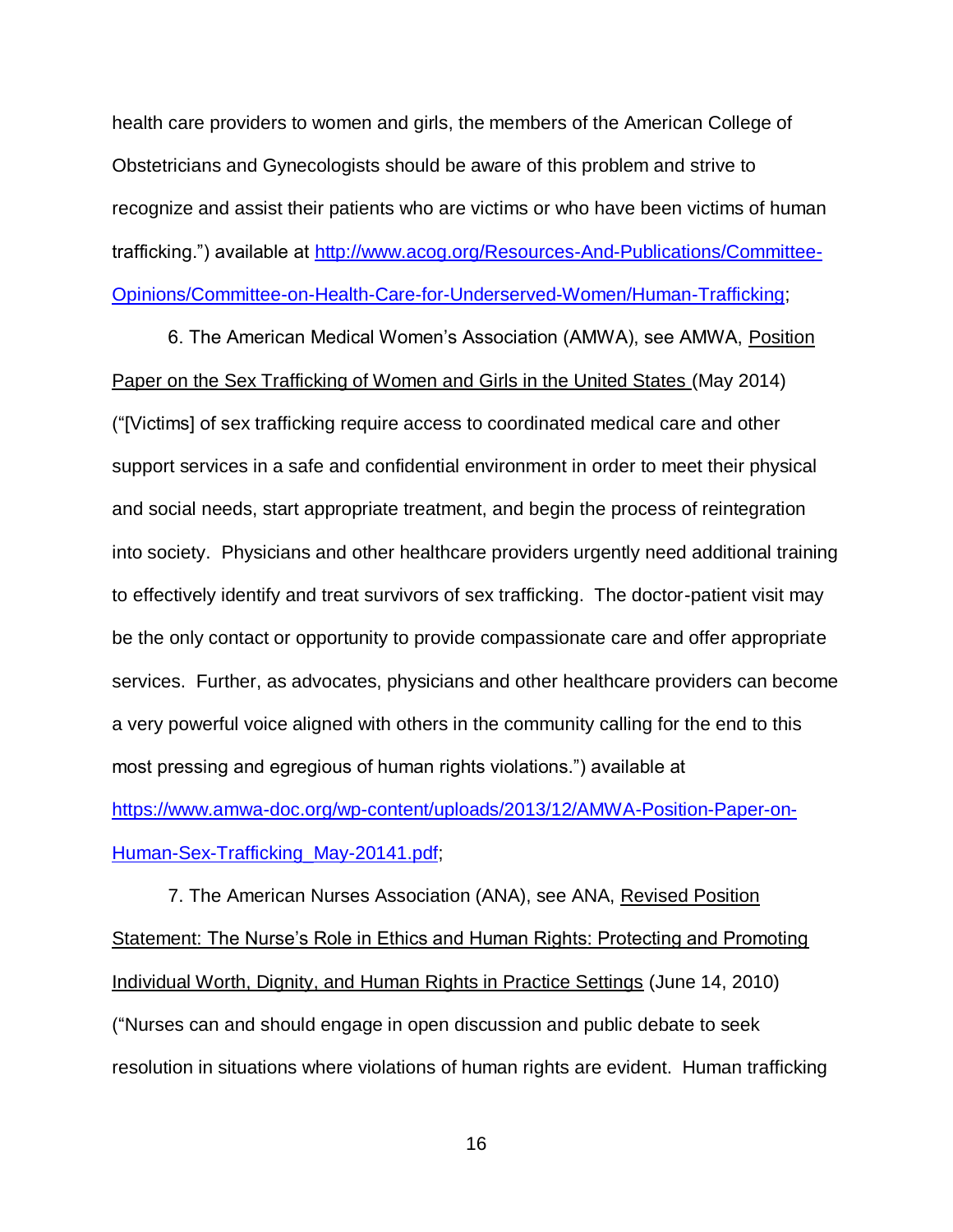is an often hidden example of violating human rights. It occurs when vulnerable persons are exploited in sex industries or labor markets. Nurses are in a perfect position to intervene and advocate for these victims when they encounter them in clinics, emergency rooms or community health centers.") available at [http://www.nursingworld.org/MainMenuCategories/EthicsStandards/Ethics-Position-](http://www.nursingworld.org/MainMenuCategories/EthicsStandards/Ethics-Position-Statements/-Nursess-Role-in-Ethics-and-Human-Rights.pdf)[Statements/-Nursess-Role-in-Ethics-and-Human-Rights.pdf;](http://www.nursingworld.org/MainMenuCategories/EthicsStandards/Ethics-Position-Statements/-Nursess-Role-in-Ethics-and-Human-Rights.pdf)

8. The American Psychoanalytic Association (APsaA), see APsaA, Position Statement on Human Trafficking (January 15, 2015) ("APsaA urges local, national and international program and policy officials to draw on the expertise of trained mental health professionals in developing comprehensive treatment that includes long term, relationship-based psychotherapy for victims of human trafficking … APsaA joins the efforts of the UN Initiative to Fight Human Trafficking, the American Psychological Association's task force on Trafficking of Women and Girls as well as the International Psychoanalytic Association's efforts on this issue.") available at

[http://www.apsa.org/sites/default/files/Position%20Statement%20on%20Human%20Tra](http://www.apsa.org/sites/default/files/Position%20Statement%20on%20Human%20Trafficking.pdf) [fficking.pdf;](http://www.apsa.org/sites/default/files/Position%20Statement%20on%20Human%20Trafficking.pdf)

9. The American Psychological Association (APA), *APA* Resolution on Emancipating and Assisting Victims of Human Trafficking (2009) available at <http://www.apa.org/about/policy/chapter-12b.aspx#human%20trafficking%20> (the APA "commits itself to promoting public awareness of the presence of human trafficking consistent with its mission");

10. The American Public Health Association (APHA), see APHA, Policy Statement Number 201516: Expanding and Coordinating Human Trafficking-Related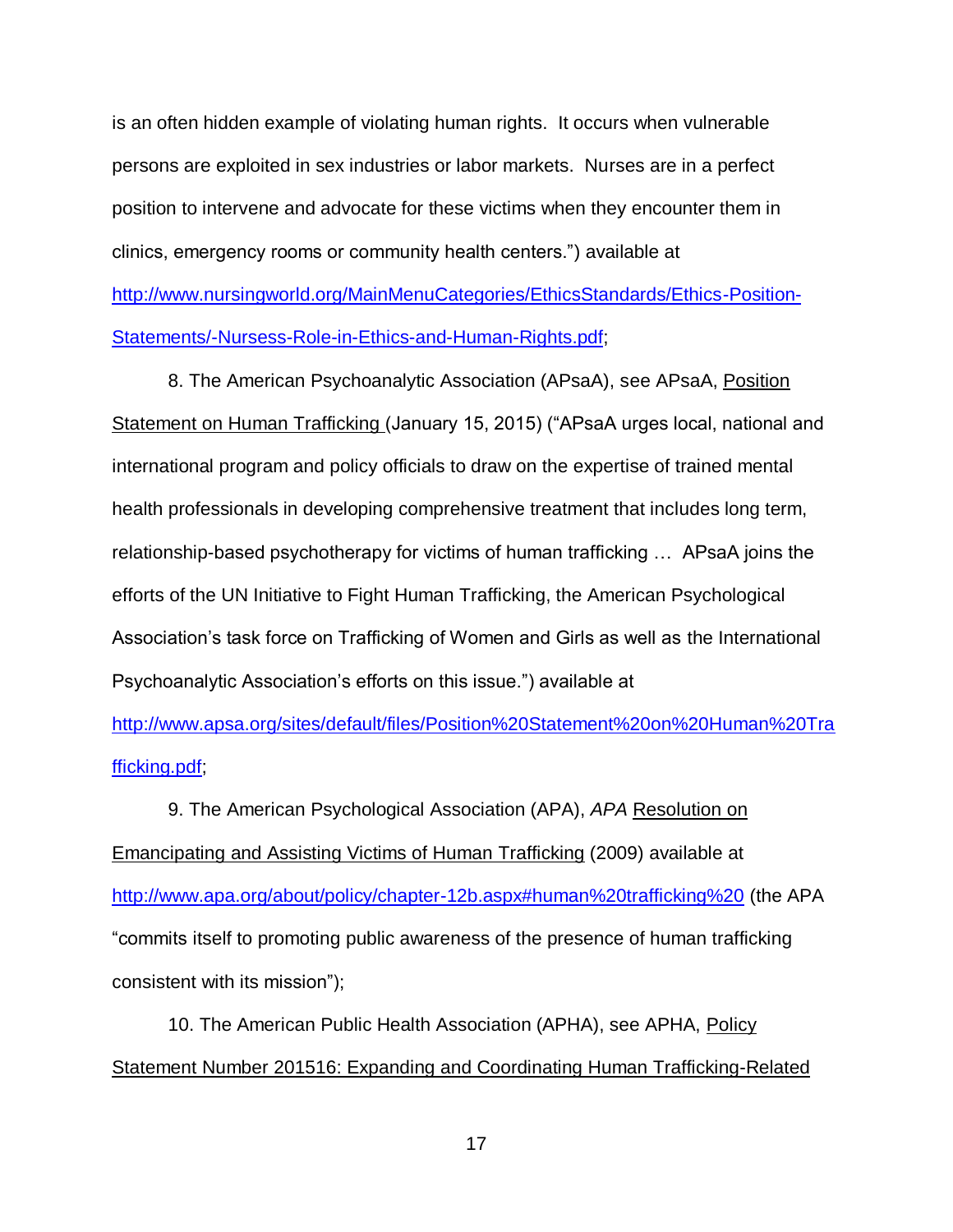Public Health Research, Education, and Prevention (November 3, 2015) ("All health professional schools, societies, and certifying bodies should incorporate the topic of human trafficking (including labor and sex trafficking) in their curricula, integrating it into existing training on intimate partner, domestic, and sexual violence; child and elder abuse; mandated reporting; and trauma-informed approaches to care … All health societies and certifying bodies should have policies in place indicating the necessary involvement of health care professionals in the identification and referral of trafficked persons encountered in clinical settings.");

11. The Association of Women's Health, Obstetric and Neonatal Nurses (AWHONN), see AWHONN, Position Statement, Human Trafficking (March 2016) ("[The AWHONN] supports improved education and awareness for nurses regarding human trafficking [and] research and policy initiatives to improve care and support for victims of human trafficking. Nurses should take leadership roles in these initiatives. Improvements in screening, identification and treatment will ultimately lead to safer, healthier women.") available at<https://www.awhonn.org/?page=PositionStatements> and at J. OBSTET. GYNECOL. NEONATAL NURS., Vol. 45(3) 458–460 (May–June 2016), [http://www.jognn.org/article/S0884-2175\(16\)30149-6/abstract;](http://www.jognn.org/article/S0884-2175(16)30149-6/abstract) and

12. The National Association of Social Workers (NASW), see Elizabeth Pathy Salett, LICSW, NASW Practice Update on Human Rights and International Affairs: Human Trafficking and Modern-Day Slavery (November 2006) ("Human trafficking is a devastating human rights violation and a human tragedy, but social workers can help [to] identify victims of slavery and trafficking and assist them to get help") available at [http://www.socialworkers.org/diversity/affirmative\\_action/humanTraffic1206.pdf.](http://www.socialworkers.org/diversity/affirmative_action/humanTraffic1206.pdf)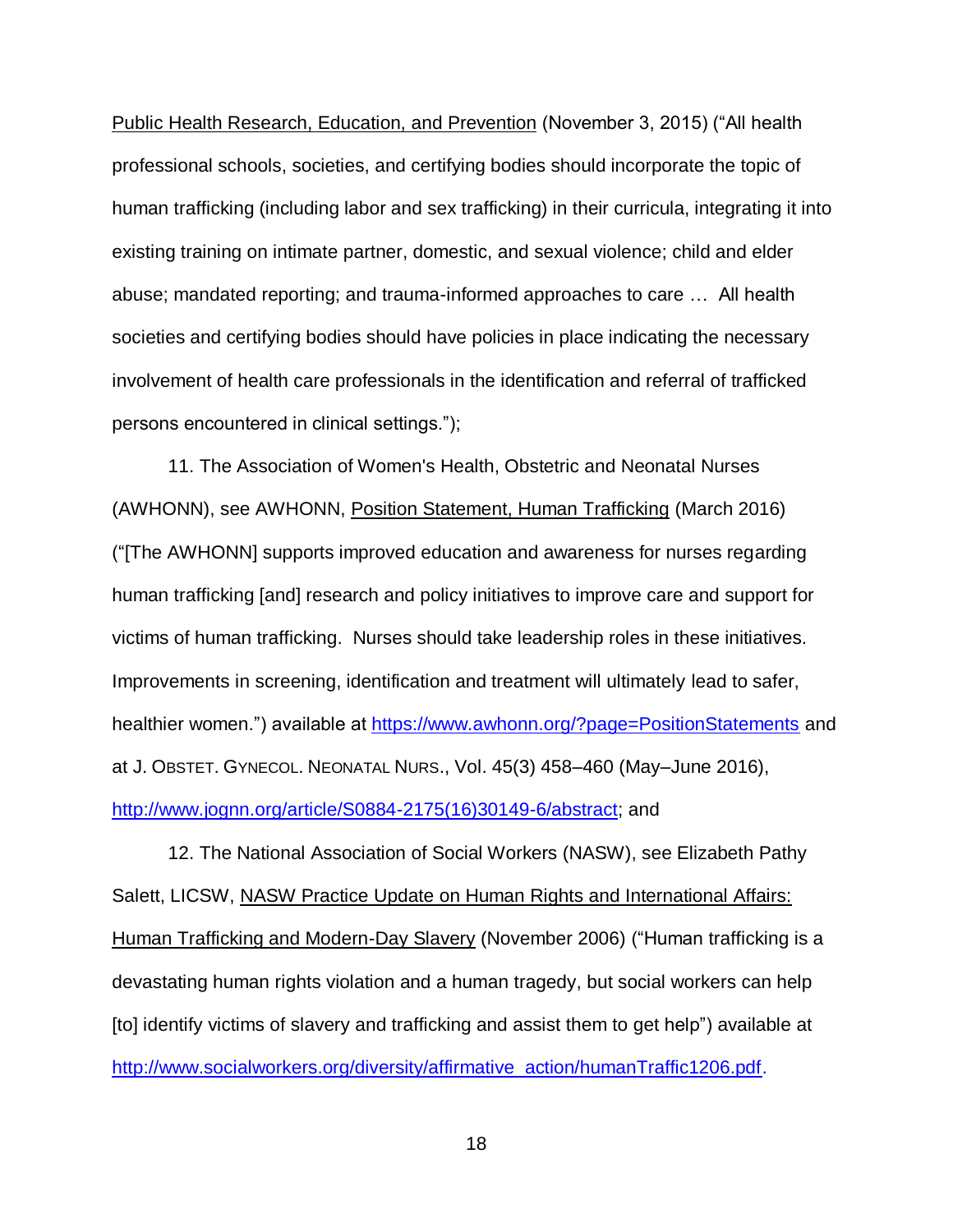The proposed new rule at N.J.A.C. 8:43E-14.5 "encourages facilities to construe broadly the scope of persons who should receive training … to facilitate the greatest possible opportunity for workers to develop awareness of, observe, and respond to, indicators of potential human trafficking." Some facilities may determine to include in training activities non-clinical facility personnel who may rarely interact with patients, but who routinely interact with patients' visitors, such as security personnel or receptionists and other front desk staff who greet visitors and issue visitor passes. Building awareness of the behaviors of trafficking victims and their traffickers through training may enable non-clinical facility personnel to work cooperatively with clinical personnel to assist in the identification of persons being trafficked.

For example, one study of human trafficking survivors found that in "most encounters that survivors described, the traffickers or their agents accompanied patients to health care facilities. In all of these cases, survivors reported that their traffickers completed paperwork for them and communicated with clinic staff and health care providers on their behalf. The physical proximity of the traffickers perpetuated their coercion and control of the victims, preventing them from communicating with health care personnel directly." Baldwin, *supra,* at 40-42. For these reasons, best practices for healthcare personnel to identify trafficking victims usually recommend interviewing suspected victims separately from those who accompany them. See, for example, Baldwin, *supra,* at 45 ("[The] presence of an overbearing or controlling companion should trigger concern. To allow patients the opportunity to speak for themselves, clinic or hospital staff should attempt to interview and assess all patients privately. [Many survivors] had limited English proficiency while they were enslaved, and … reported that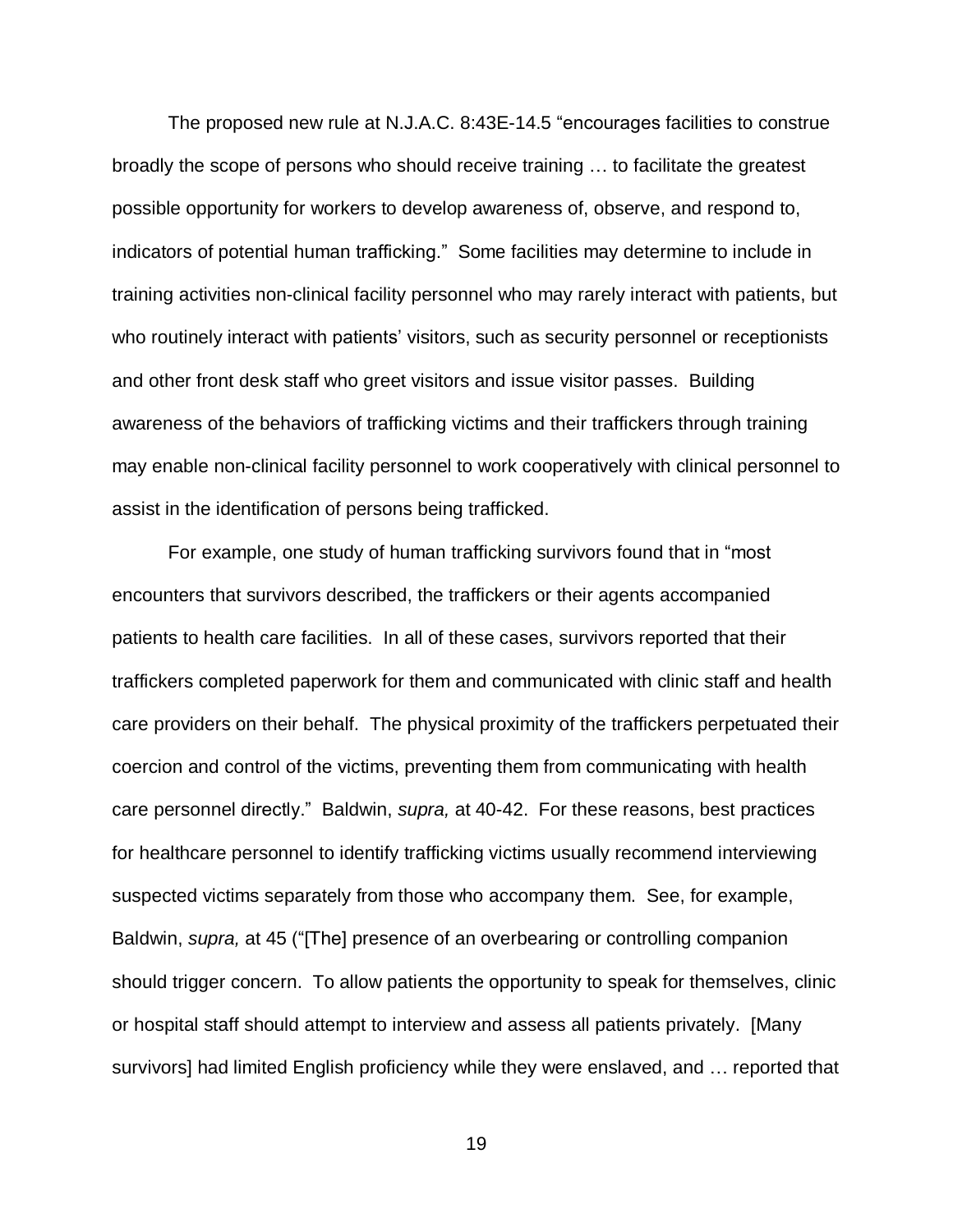medical personnel communicated only with their trafficker, who served as their interpreter."). Moreover, some traffickers may routinely use the same facilities to obtain services for all of the people they are trafficking and pay for those services. Baldwin, *supra,* at 40-44.

Trained non-clinical workers could be instrumental in helping to maintain separation during potential victim identification interviews in a manner that does not alert potential traffickers to victim identification efforts. Non-clinical staff, such as receptionists, security guards, and accounting personnel, who are made sensitive to these matters through training, may observe patterns and know when and how to respond if a potential trafficker repeatedly presents for multiple patients as a companion, translator, or medical bill payer, regardless of whether these personnel interact with the patients themselves. Multilingual non-clinical staff who may share a common language with trafficked persons of limited English proficiency may be able to converse and develop a rapport with trafficked persons that facilitates trust and frank communication based on their language or cultural commonalities. Thus, broad construction of the types of employees who are to receive training would enhance opportunities for identification of and response to potential trafficking situations.

### **Economic Impact**

The proposed new rules at N.J.A.C. 8:43E-14 would require facilities that elect to satisfy the training requirements by offering staff the online training, "Recognizing and Responding to Human Trafficking in a Healthcare Context," to incur costs associated with compensating workers for the time they spend to view the online course (approximately 30 minutes), administration, and recordkeeping. Facilities subject to the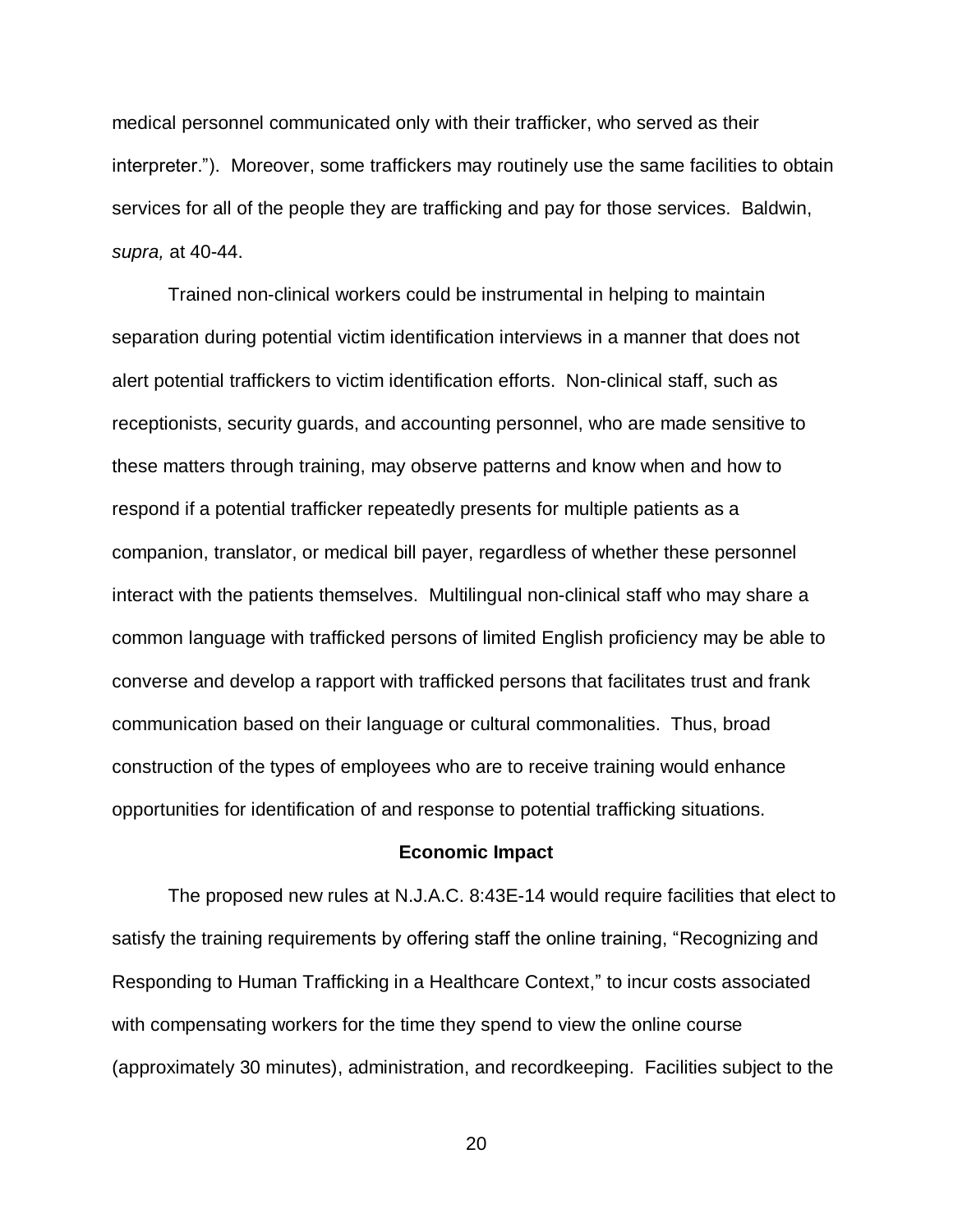proposed new rules generally maintain internet access and have the information technology required to view the training, and would not incur additional costs to provide the web-based training. The proposed new rules would not require facilities to retain the services of professionals to comply.

The proposed new rules at N.J.A.C. 8:43E-14 would require facilities that elect to satisfy the training requirements by offering staff the SOAR training to incur similar costs, although the time to participate in the course is longer (three hours). If staff attend the in-person training, transportation expenses may also be incurred. Health care professionals who are subject to credentialing obligations that require them to obtain continuing education and continuing medical education credits could realize a financial benefit by participating in the SOAR training, because they could obtain credits with no tuition expense.

The proposed new rules, to the extent they may result in the identification of, successful intervention for, and referral to available services of, victims of human trafficking, would have an immediate economic impact on these persons by helping to remove them from uncompensated labor situations, that is, slavery.

Worldwide, forced labor in the private economy is estimated to generate \$150 billion in illegal profits per year, \$46.9 billion of which is generated in developed nations, with an average annual profit to traffickers of \$34,800 per victim. *Profits and poverty, supra,* at 13-14.

Human trafficking generally results in many negative economic impacts, from which New Jersey presumably is not exempt. "In addition to the victims, the main financial losers from forced labour are the countries where forced labour originates or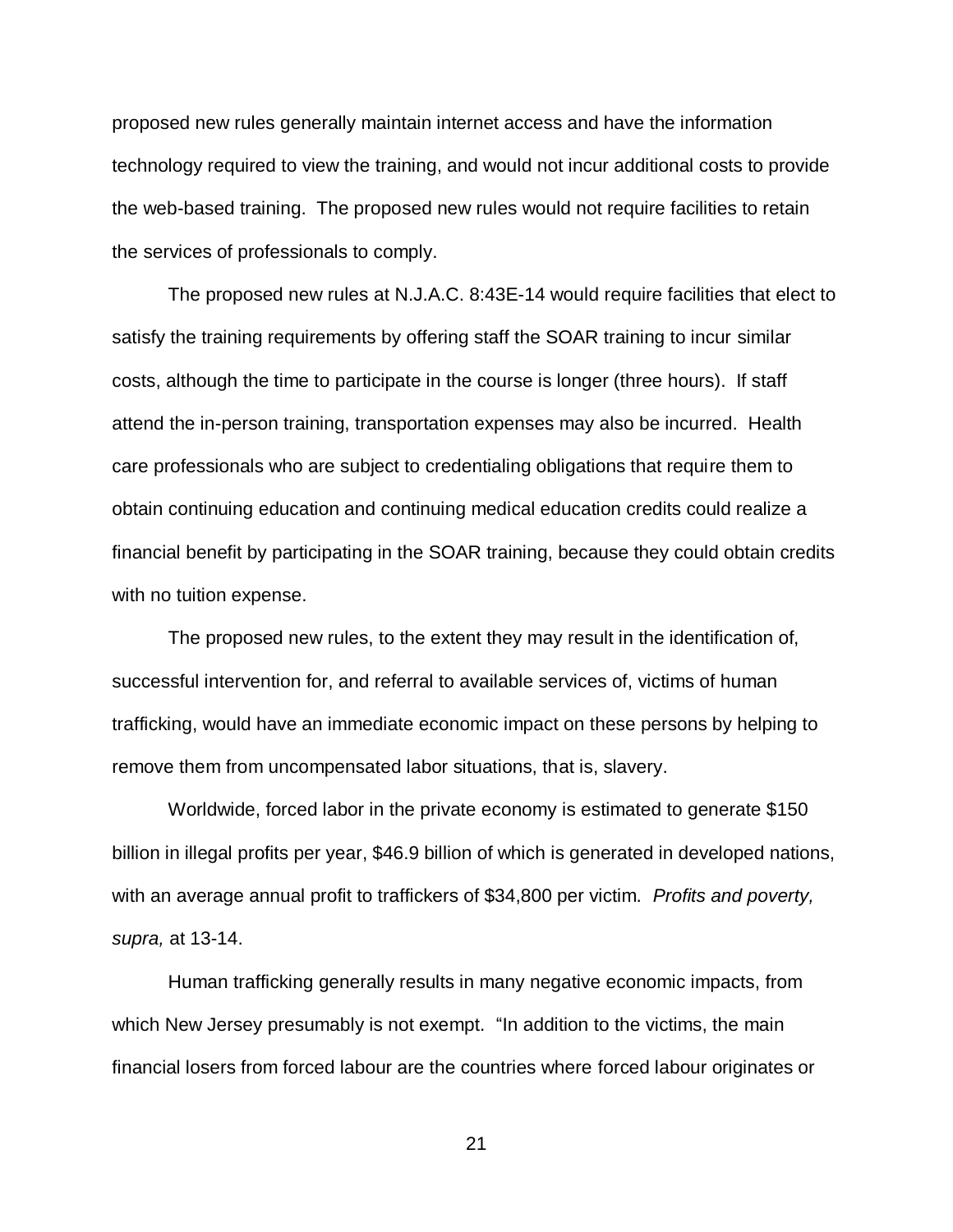where forced labour occurs. The victims usually lose much of their earnings due to wage retention, debt repayments and underpayment of wages. They work under strenuous conditions but receive little or no pay. The countries where they work lose revenues from non-payment of taxes due to undeclared incomes or the illegal nature of the jobs concerned. For the countries of origin, remittances are severely affected by the very low wages of forced labourers. For developing countries, this cut in remittances tends to result in a heavy reduction in investments and a lack of improvement in income inequality." Profits and poverty*, supra,* at 12. Thus, to the extent the proposed new rules may help to eliminate human trafficking in New Jersey, the State and its people, and people who have been trafficked to New Jersey from other countries, will realize an economic benefit. This benefit is not readily susceptible to quantification due to the inherently covert nature of human trafficking activity.

The proposed amendment at N.J.A.C. 8:43E-3.4(a)21 would subject facilities subject to the chapter to civil monetary penalties for violations of the proposed new rules at N.J.A.C. 8:43E-14 of \$1,000 per violation per day.

## **Federal Standards Statement**

The Department proposes new rules at N.J.A.C. 8:43E-14 and an amendment at 8:43E-3.4(a)21 pursuant to the Human Trafficking Prevention, Protection, and Treatment Act. There are no Federal standards applicable to the proposed new rules and amendment. Therefore, no Federal standards analysis is required.

#### **Jobs Impact**

The Department does not anticipate that the proposed new rules and amendment would result in an increase or decrease in the number of jobs available in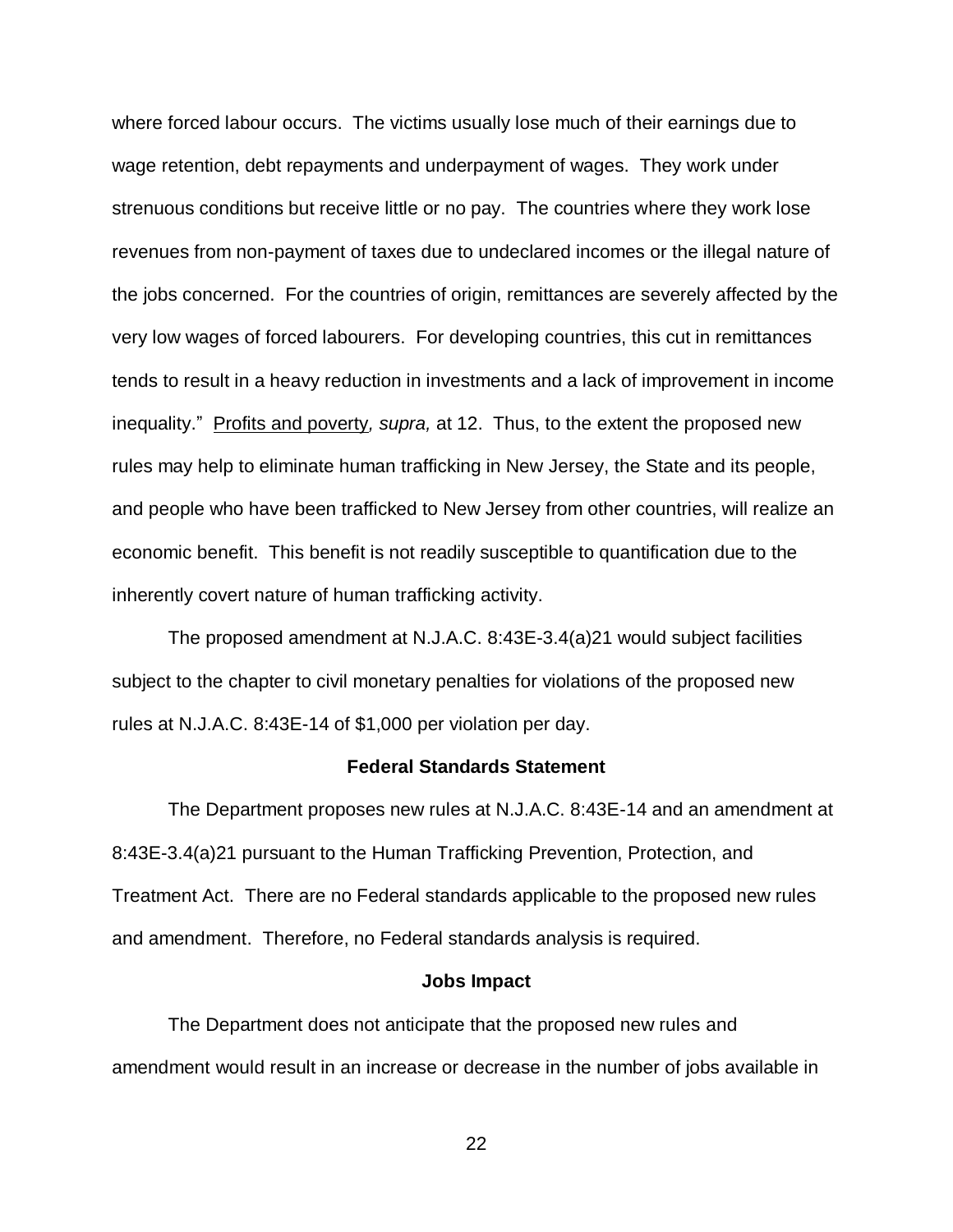the State. However, human trafficking by its nature generally undermines the availability of *bona fide* employment opportunities when required work in legitimate industries is performed by slaves. Therefore, to the extent the proposed new rules may help to eliminate human trafficking in New Jersey, the State and its people may realize an increase in *bona fide* employment opportunities in legitimate industries.

## **Agriculture Industry Impact**

The proposed new rules and amendment may have an impact on the agriculture industry to the extent they may result in facility workers identifying and responding to cases of persons being trafficked in the agriculture and fishing industries of the State.

## **Regulatory Flexibility Analysis**

The proposed new rules and amendment would impose reporting, recordkeeping, and compliance requirements on facilities. Some facilities are "small businesses" as the Regulatory Flexibility Act, N.J.S.A. 52:14B-16 et seq., defines that term. The Summary, above, describes the reporting, recordkeeping, and compliance requirements that the proposed new rules and amendment would impose on facilities. The Economic Impact, above, describes the potential costs associated with compliance. As stated therein, the proposed new rules and amendment would not require facilities to retain the services of professionals to comply.

The proposed new rules and amendment would establish the minimum standards necessary for the Department to comply with its obligation to implement the Act through rulemaking. The proposed new rules would minimize the burden on facilities that are small businesses by enabling them to scale the burden of compliance therewith in the identification of workers whose patient and/or visitor interactions warrant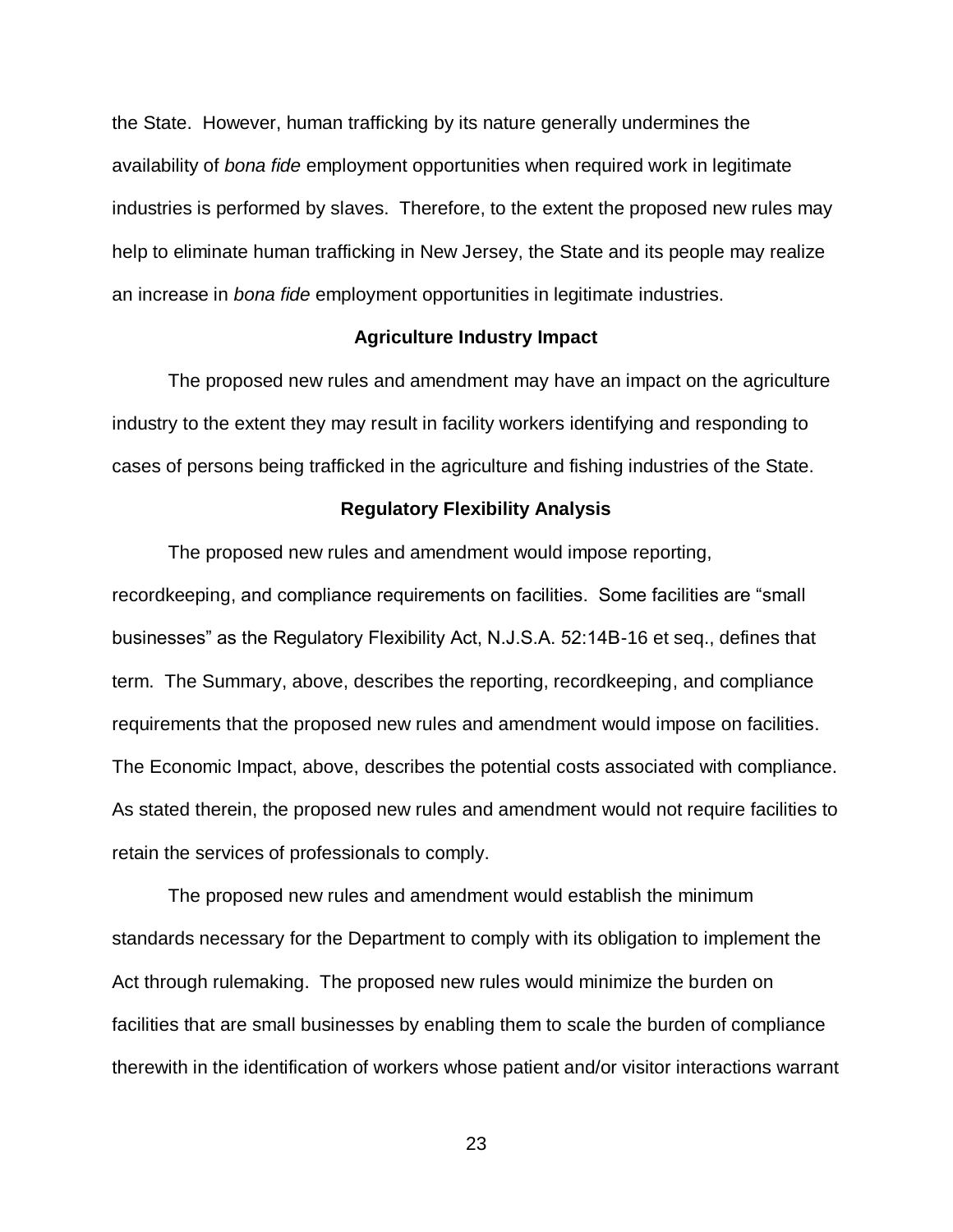training, through facilities' establishment of policies and procedures pursuant to proposed new N.J.A.C. 8:43E-14.5.

### **Housing Affordability Impact Analysis**

The proposed new rules and amendment would have an insignificant impact on the affordability of housing in New Jersey and there is an extreme unlikelihood that they would evoke a change in the average costs associated with housing because the proposed new rules and amendment would impose a training requirement applicable to facility workers and would have no bearing on housing.

### **Smart Growth Development Impact Analysis**

The proposed new rules and amendment would have an insignificant impact on smart growth and there is an extreme unlikelihood that they would evoke a change in housing production in Planning Areas 1 or 2, or within designated centers, under the State Development and Redevelopment Plan in New Jersey because the proposed new rules and amendment would impose a training requirement applicable to facility workers and would have no bearing on development activities.

**Full text** of the proposed amendment and new rules follows (additions indicated in boldface **thus**; deletions indicated in brackets [thus]):

# SUBCHAPTER 3. ENFORCEMENT REMEDIES

#### 8:43E-3.4 Civil monetary penalties

(a) Pursuant to N.J.S.A. 26:2H-13 and 14, the Commissioner may assess a penalty for violation of licensure rules in accordance with the following standards:

1. – 18. (No change.)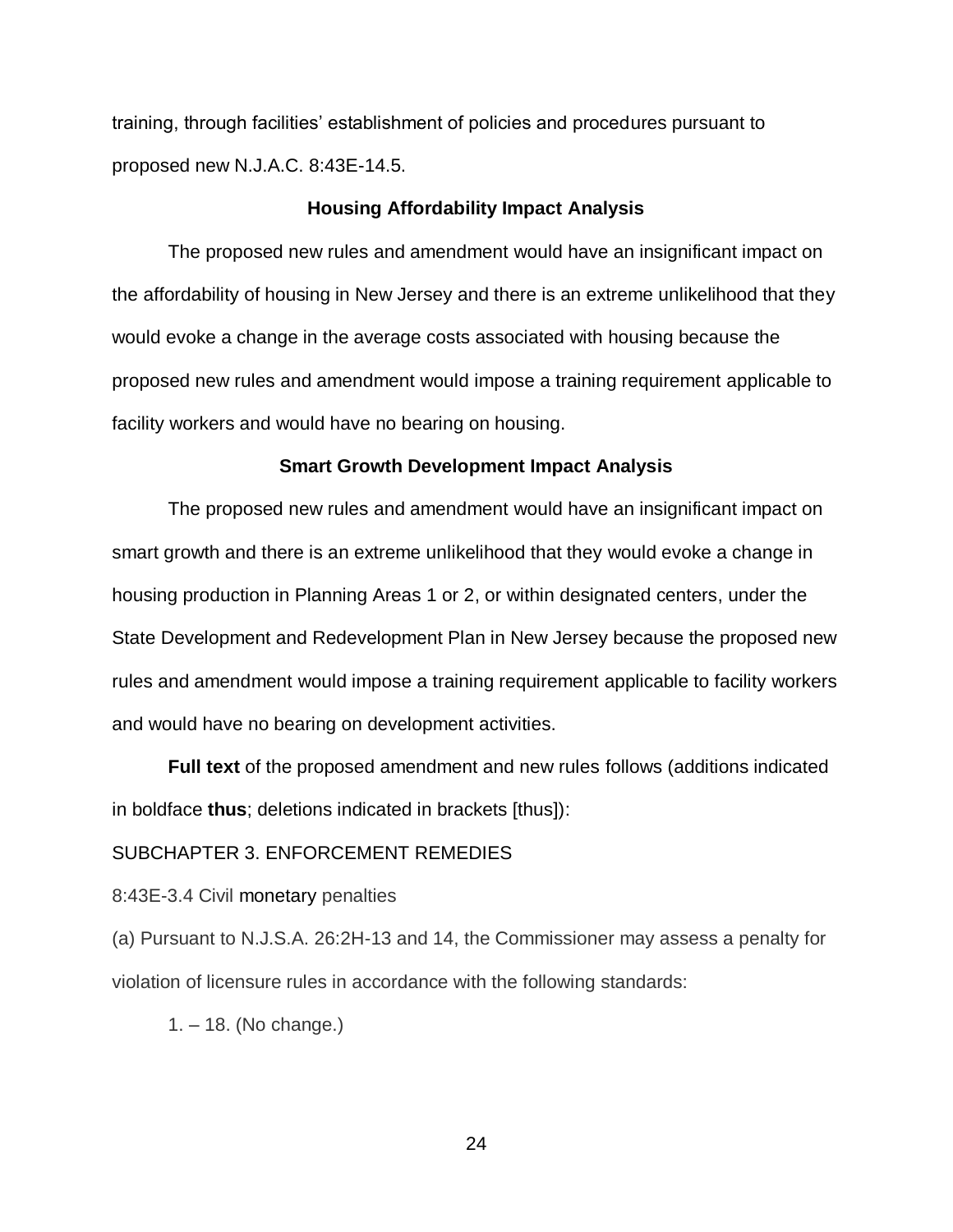19. For violations of N.J.A.C. 8:43E-12 resulting in either actual harm or immediate and serious risk of harm, to individuals who are directly employed by a covered health care facility, \$2,500 per violation, which may be assessed for each day noncompliance is found; [and]

20. For other violations of N.J.A.C. 8:43E-12 not resulting in harm as set forth in (a)19 above, \$1,000 per violation, which may be assessed for each day noncompliance is found[.]**; and**

**21. For violations of N.J.A.C. 8:43E-14, governing human trafficking handling and response training, \$1,000 per violation, which may be assessed for each day noncompliance is found.**

 $(b) - (c)$  (No change.)

**SUBCHAPTER 14. HUMAN TRAFFICKING HANDLING AND RESPONSE TRAINING 8:43E-14.1 Purpose**

**This subchapter implements the Human Trafficking Prevention, Protection, and Treatment Act, P.L. 2013, c. 51 (approved May 6, 2013), particularly § 19, codified at N.J.S.A. 2C:13-12.**

**8:43E-14.2 Facility personnel to receive training**

**(a) A facility shall require workers who have direct contact and/or interaction with facility patients and/or visitors of facility patients to receive training in accordance with N.J.A.C. 8:43E-14.3, regardless of whether the contact or interaction is clinical or non-clinical in nature.**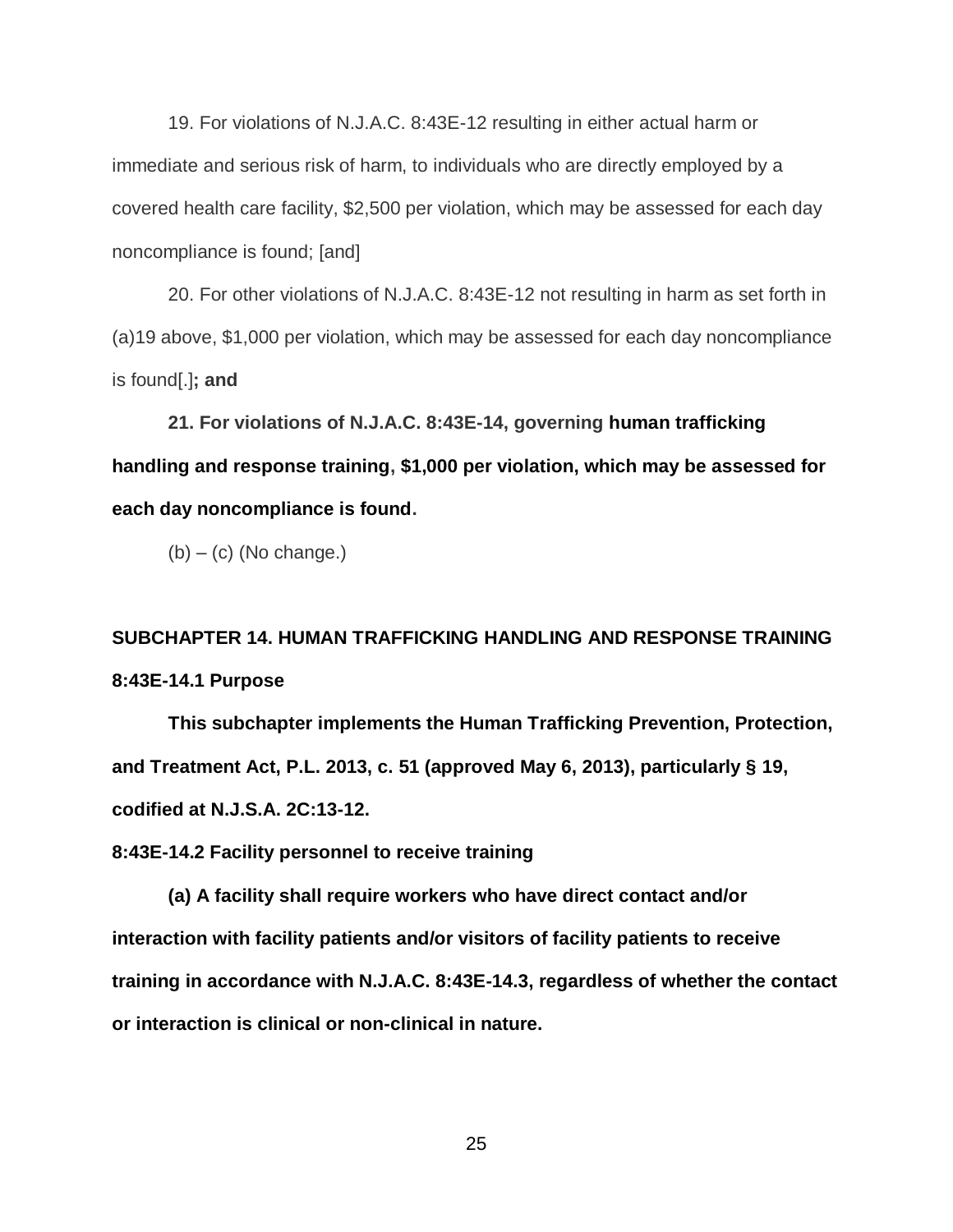**(b) As used in (a) above, provided they have the specified contact and/or interaction, "workers" include:**

**1. Health care professionals who hold professional credentials issued by the State of New Jersey, regardless of the compensation arrangement, contractual status, or privilege status that may exist between the professional and the facility, such as:**

**i. Health care professionals whose professional practice is regulated pursuant to Title 45 of the Revised Statutes;**

**ii. Radiologic technologists who hold licensure pursuant to N.J.S.A. 26:2D-25 et seq.;**

**iii. Emergency medical technicians and paramedics who hold certification pursuant to N.J.S.A. 26:2K-1 et seq.;**

**iv. Nursing home administrators who hold licensure pursuant to N.J.S.A. 30:11-13;**

**v. Nurse aides who hold certification pursuant to N.J.A.C. 8:39;**

**vi. Assisted living administrators who hold certification** 

**pursuant to N.J.A.C. 8:36 or licensure pursuant to N.J.A.C. 8:34; and**

**vii. Personal care assistants and medication aides who hold certification pursuant to N.J.A.C. 8:36; and**

**2. Paid and volunteer facility workers.**

**(c) Facilities that employ workers whose employment requires them to visit other facilities and have contact and/or interaction with the patients of, and/or the visitors of the patients of, other facilities, such as hospital workers who transport,**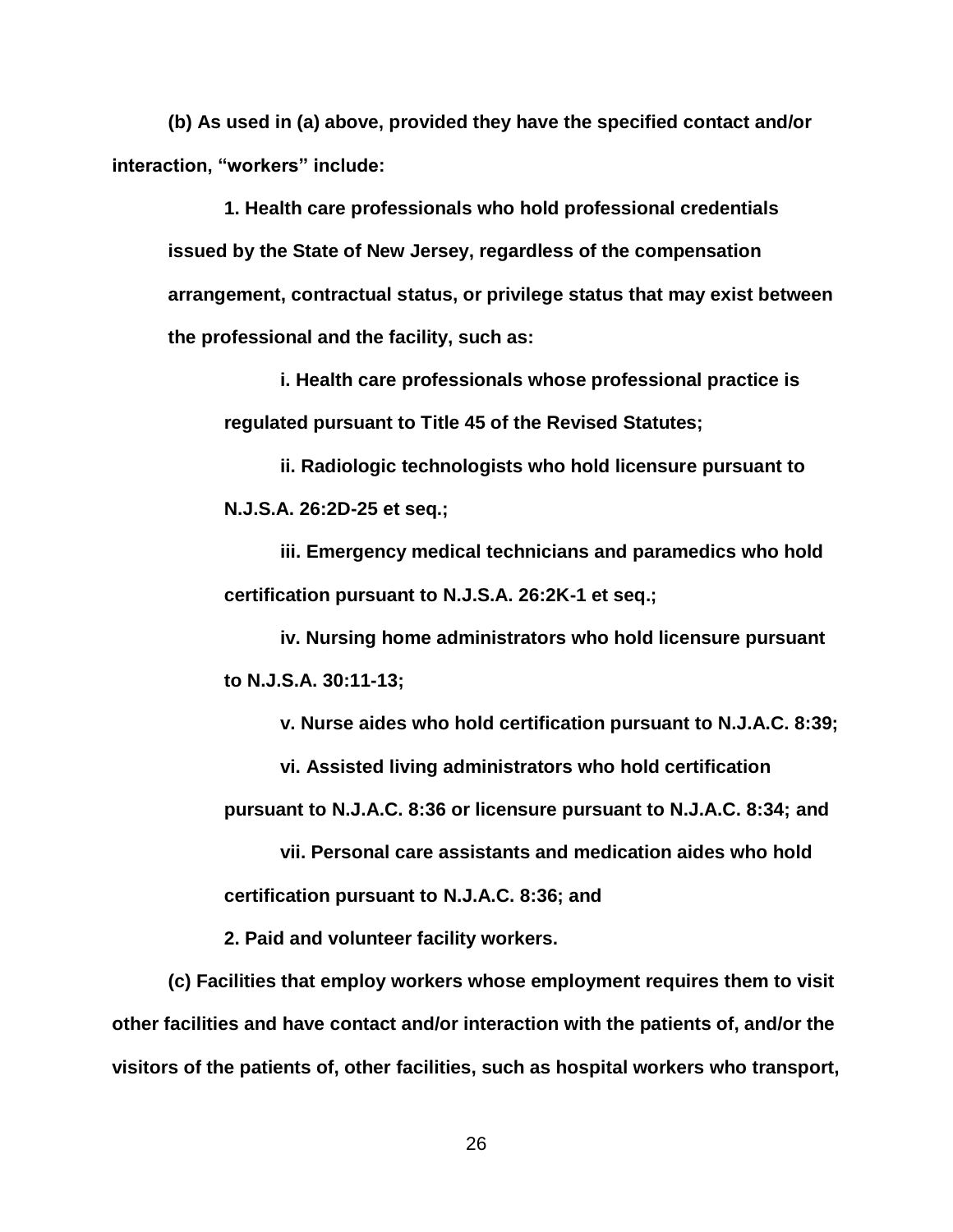**or collect laboratory specimens from, nursing home patients, shall arrange training pursuant to N.J.A.C. 8:43E-14.3 for these workers, and the facilities that these workers visit need not arrange these workers' training pursuant to N.J.A.C. 8:43E-14.3.**

**8:43E-14.3 Required training**

**(a) A facility shall ensure that workers to whom N.J.A.C. 8:43E-14.2 requires the facility to provide training pursuant to (b) below receive that training:**

**1. By (six months from the effective date of this subchapter), with respect to existing facility workers; and**

**2. Within six months of the first day of employment at the facility with respect to persons who become workers at the facility after (the effective date of this subchapter).**

**(b) Pursuant to N.J.S.A. 2C:13-12.c, a facility shall require workers to receive training by means of one of the following:**

**1. The online webinar entitled, "Recognizing and Responding to Human Trafficking in a Healthcare Context," published February 2016, by the National Human Trafficking Resource Center (NHTRC), which is incorporated herein by reference, as amended and supplemented, which is accessible:**

**i. Directly from the NHTRC website at** 

**[https://traffickingresourcecenter.org/audience/service-providers;](https://traffickingresourcecenter.org/audience/service-providers) and**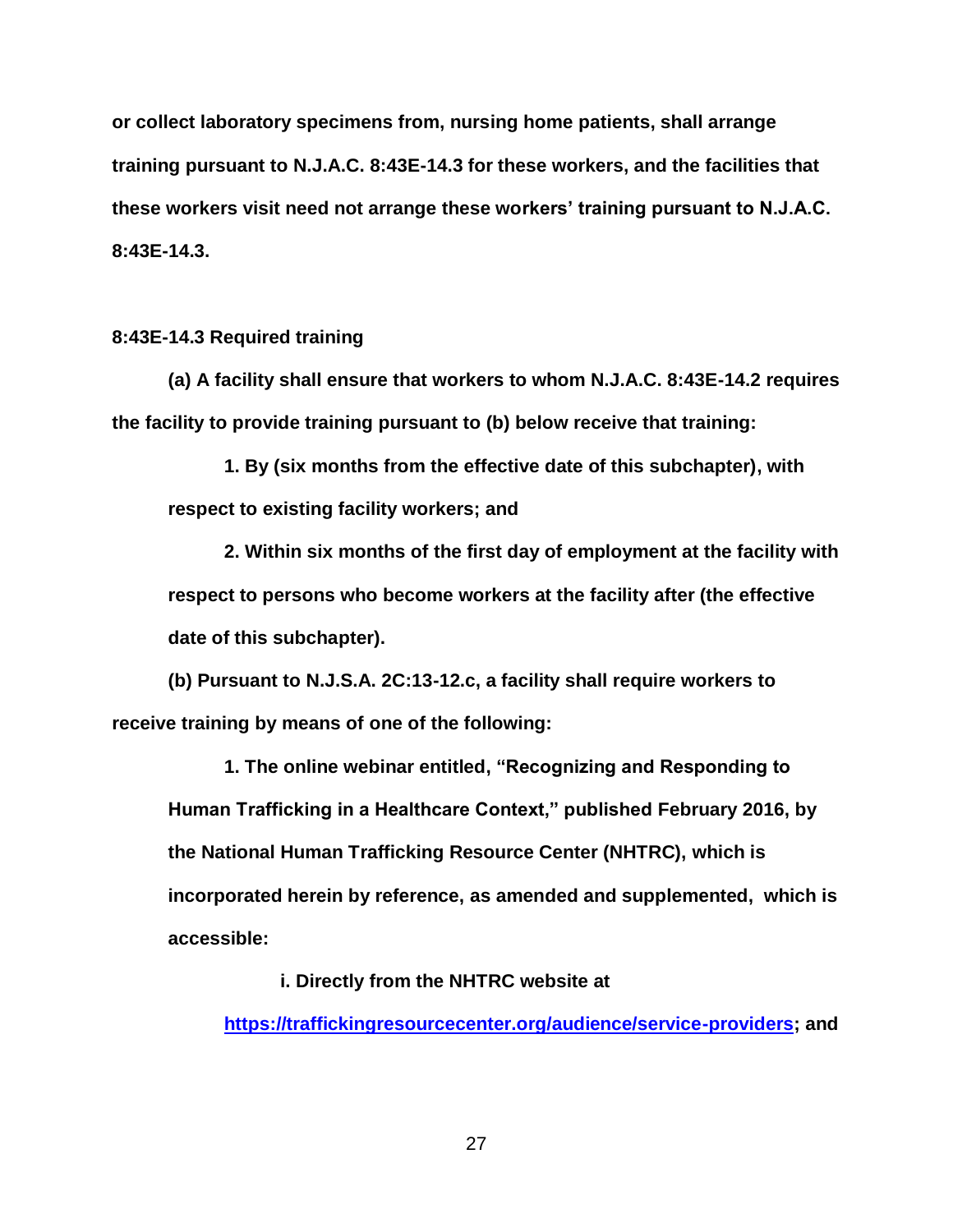**ii. Through the website of the New Jersey Hospital Association at [http://www.njha.com/education;](http://www.njha.com/education) or**

**2. The online or in-person training entitled, "Stop. Observe. Ask. Respond to Human Trafficking (SOAR): A Training for Health Care and Social Service Providers," published August 2016, by the United States Department of Health and Human Services, which is incorporated herein by reference, as amended and supplemented;**

**i. Registration for the SOAR training is available through the website of the Office on Trafficking in Persons of the Administration for Children and Families of the United States Department of Health and Human Services, at** 

**[http://www.acf.hhs.gov/endtrafficking/initiatives/soar.](http://www.acf.hhs.gov/endtrafficking/initiatives/soar)**

**ii. Participants who successfully complete SOAR training may apply for continuing education and continuing medical education credits from the SOAR training provider.**

**8:43E-14.4 Recordkeeping; training confirmation statement**

**(a) A facility shall establish, maintain, and make available upon request of the Department, a record that identifies:**

**1. The name and position of each of the facility's workers whom** 

**N.J.A.C. 8:43E-14.2 requires to receive training;**

**2. The date by which each worker is to receive training pursuant to N.J.A.C. 8:43E-14.3(a); and**

**3. The date on which the worker actually receives the training.**